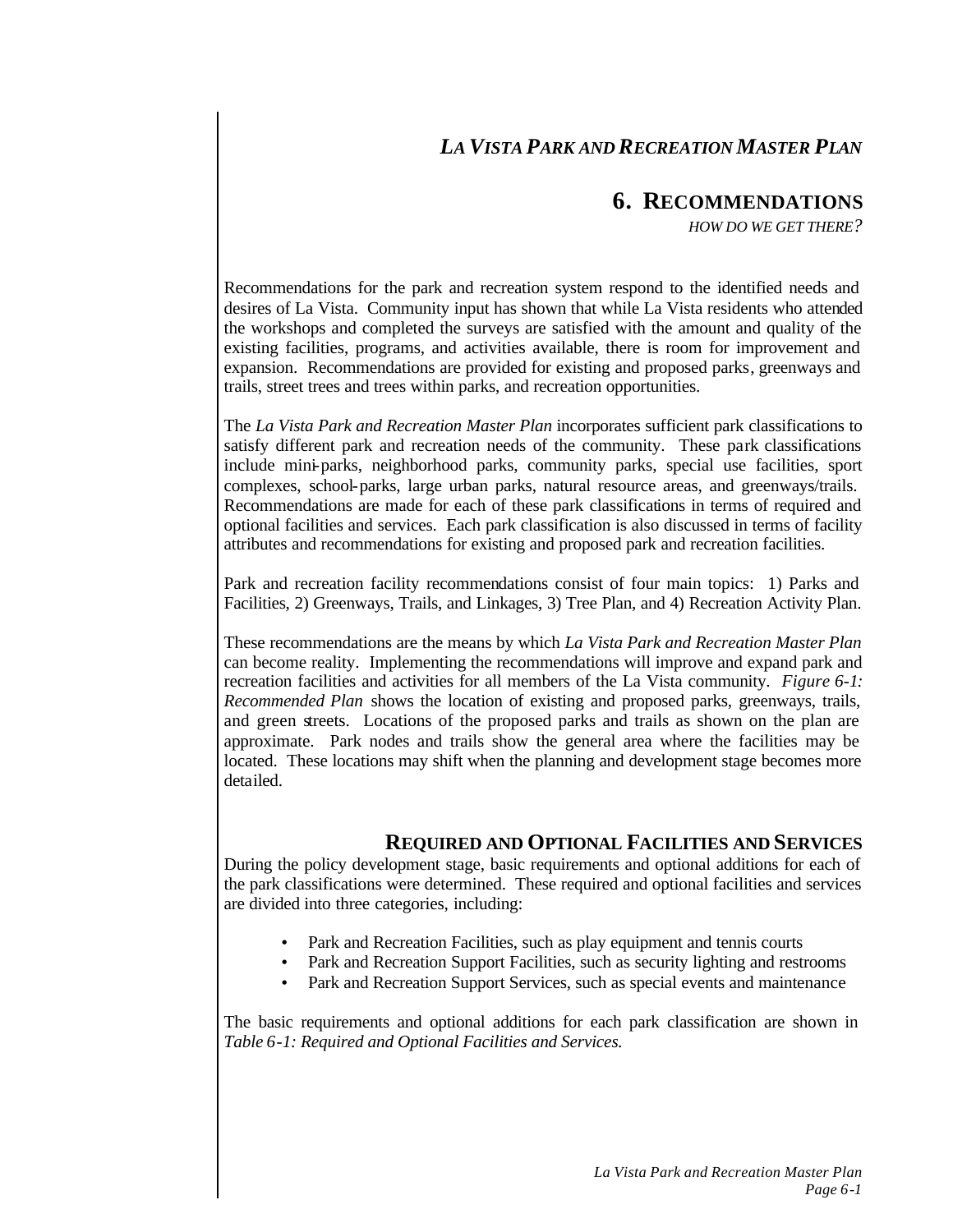Figure 6-1: Recommended Park and Recreation Master Plan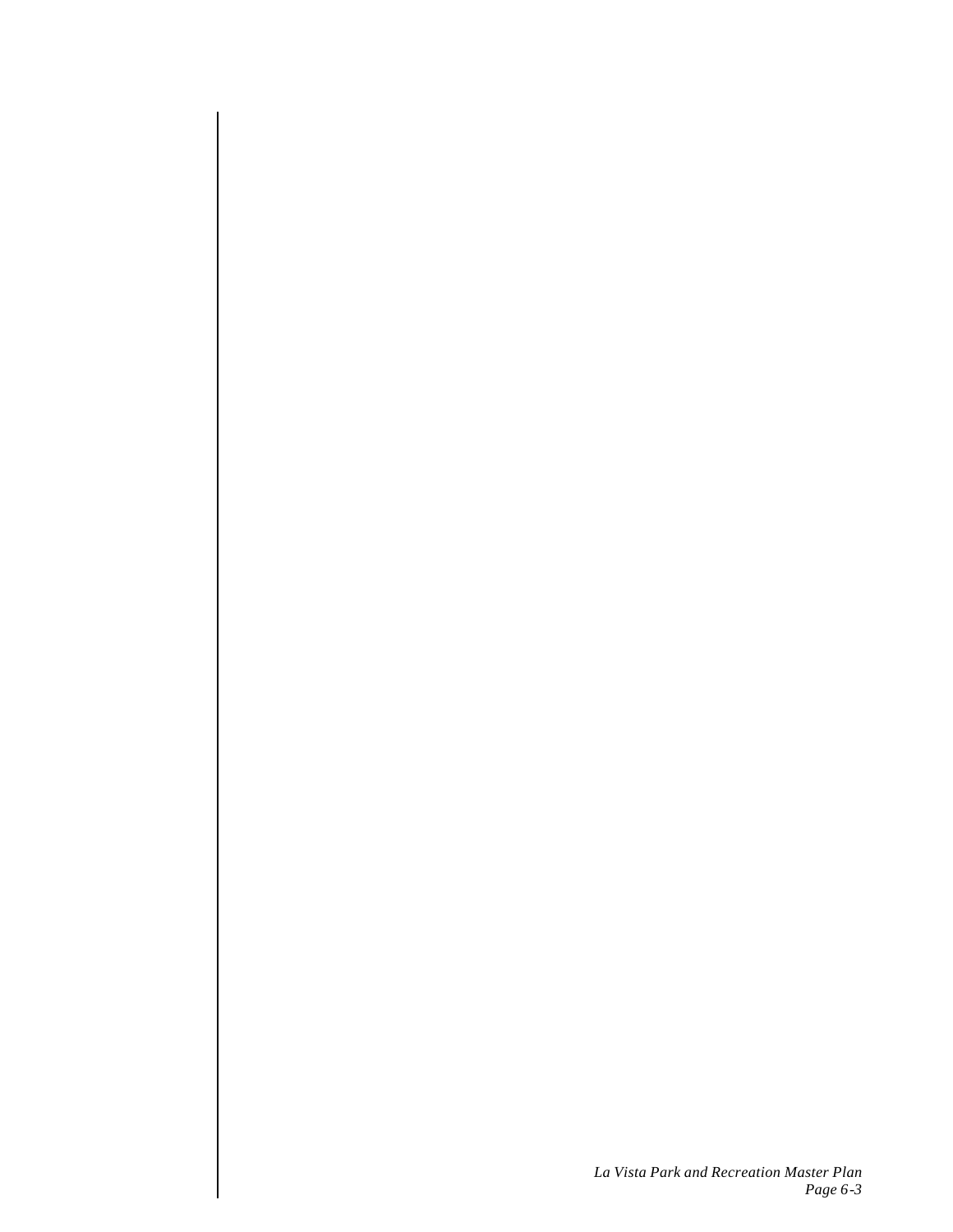| <b>Facilities and Services</b>         | Mini-Park     | Neighborhood Park | Community Park | Large Urban Park | School-Park   | <b>Special Use Facility</b> | Natural Resource<br>Area | <b>Sports Complex</b> | Greenway/Trail |
|----------------------------------------|---------------|-------------------|----------------|------------------|---------------|-----------------------------|--------------------------|-----------------------|----------------|
| <b>Park and Recreation Facilities</b>  |               |                   |                |                  |               |                             |                          |                       |                |
| Play Equipment                         | R             | R                 | R              | R                | R             | О                           | О                        | О                     | 0              |
| Open Play Area                         | R             | R                 | R              | R                | R             | O                           | O                        | O                     | O              |
| <b>Soccer Fields</b>                   | NA            | $\mathcal{O}$     | О              | $\mathcal{O}$    | O             | $\mathbf{O}$                | <b>NA</b>                | $\mathbf{O}$          | <b>NA</b>      |
| Softball Fields                        | NA            | O                 | O              | $\mathcal{O}$    | O             | $\Omega$                    | <b>NA</b>                | $\mathbf{O}$          | NA             |
| <b>Baseball Fields</b>                 | NA            | $\mathbf{O}$      | O              | $\mathbf{O}$     | O             | $\Omega$                    | <b>NA</b>                | $\Omega$              | NA             |
| Paved Multi-Use Areas                  | $\Omega$      | R                 | R              | R                | R             | $\Omega$                    | <b>NA</b>                | $\Omega$              | NA             |
| Tennis Courts                          | O             | O                 | О              | $\mathbf{O}$     | O             | O                           | <b>NA</b>                | $\Omega$              | NA             |
| <b>Basketball Courts</b>               | $\Omega$      | $\Omega$          | О              | $\mathbf{O}$     | O             | O                           | <b>NA</b>                | $\Omega$              | NA             |
| <b>Volleyball Courts</b>               | O             | O                 | О              | $\mathbf{O}$     | О             | 0                           | <b>NA</b>                | 0                     | NA             |
| Multi-Purpose Trails                   | $\Omega$      | R                 | R              | R                | R             | O                           | $\Omega$                 | O                     | O              |
| Picnic Facilities (shelters)           | R             | R                 | R              | R                | О             | O                           | О                        | О                     | O              |
| Special/Unique Features                | O             | R                 | R              | R                | O             | O                           | R                        | R                     | O              |
| <b>Natural Areas</b>                   | $\Omega$      | $\mathcal{O}$     | О              | $\mathcal{O}$    | O             | $\Omega$                    | R                        | 0                     | O              |
| Trees/Shaded Areas                     | R             | R                 | R              | R                | R             | $\Omega$                    | R                        | R                     | R              |
| Special Use Facilities                 | NA            | $\Omega$          | O              | $\mathbf{O}$     | $\mathcal{O}$ | R                           | O                        | $\Omega$              | $\mathcal{O}$  |
| <b>Swimming Pool</b>                   | NA            | NA                | O              | 0                | 0             | O                           | <b>NA</b>                | 0                     | NA             |
| Aquatic Center                         | NA            | NA                | O              | $\Omega$         | O             | $\Omega$                    | <b>NA</b>                | $\Omega$              | NA             |
| <b>Wading Pool</b>                     | $\mathcal{O}$ | $\mathcal{O}$     | О              | $\mathcal{O}$    | O             | O                           | <b>NA</b>                | NA                    | NA             |
| Ice Skating Rink                       | NA            | O                 | О              | $\mathcal{O}$    | O             | O                           | <b>NA</b>                | NA                    | NA             |
| Amphitheater/Outdoor Gathering Area    | NA            | $\Omega$          | О              | $\mathbf{O}$     | O             | O                           | <b>NA</b>                | NA                    | O              |
| Arboretum/Botanical Gardens            | NA            | NA                | О              | $\mathcal{O}$    | NA            | O                           | O                        | O                     | O              |
| Fine Arts Facility/Public Art Displays | NA            | NA                | О              | $\mathcal{O}$    | <b>NA</b>     | O                           | $\Omega$                 | <b>NA</b>             | O              |
| Community Center                       | <b>NA</b>     | NA                | О              | $\mathcal{O}$    | $\mathbf O$   | $\mathbf{O}$                | <b>NA</b>                | $\mathcal{O}$         | <b>NA</b>      |
| Camping Facilities (RV facility)       | NA            | NA                | <b>NA</b>      | $\mathcal{O}$    | <b>NA</b>     | $\mathcal{O}$               | $\mathcal{O}$            | <b>NA</b>             | NA             |
| Dog Park                               | NA            | NA                | O              | $\mathbf{O}$     | <b>NA</b>     | $\Omega$                    | <b>NA</b>                | <b>NA</b>             | $\mathcal{O}$  |
| Horseshoes                             | O             | О                 | о              | O                | О             | O                           | <b>NA</b>                | $\mathbf{O}$          | NA             |
| Shuffleboard                           | О             | O                 | О              | O                | O             | O                           | NA                       | 0                     | NA             |
| Lawn Bowling                           | $\mathbf 0$   | $\mathbf O$       | $\mathbf O$    | $\mathcal{O}$    | $\rm{O}$      | $\overline{O}$              | NA                       | $\mathcal{O}$         | NA             |
| Disc/Frisbee Golf                      | NA            | $\mathbf{O}$      | O              | $\mathbf{O}$     | O             | $\Omega$                    | 0                        | $\mathbf{O}$          | 0              |
| Roller Hockey                          | $\mathbf O$   | $\mathbf{O}$      | O              | $\mathbf{O}$     | O             | $\mathbf{O}$                | NA                       | 0                     | NA             |
| Lacrosse/Football/Rugby Field          | <b>NA</b>     | NA                | 0              | $\mathcal{O}$    | O             | $\mathcal{O}$               | <b>NA</b>                | 0                     | NA             |
| Outdoor Exercise Circuit               | NA            | $\mathbf O$       | 0              | $\mathcal{O}$    | O             | $\mathbf{O}$                | <b>NA</b>                | $\mathbf{O}$          | O              |
| Skating Facility (in-line/skateboard)  | <b>NA</b>     | $\mathbf{O}$      | О              | $\mathbf O$      | NA            | $\mathbf{O}$                | NA                       | O                     | O              |
| High-Risk Area                         | NA            | NA                | 0              | $\mathbf{O}$     | NA            | $\mathbf{O}$                | <b>NA</b>                | 0                     | NA             |
| Winter Park Facility                   | $\mathbf O$   | O                 | O              | $\mathbf{O}$     | O             | $\Omega$                    | $\mathbf{O}$             | O                     | O              |
| Golf Course                            | NA            | NA                | $\mathcal{O}$  | $\mathbf{O}$     | NA            | O                           | NA                       | $\mathbf{O}$          | $\mathcal{O}$  |
| Youth Sports Complex                   | NA            | NA                | 0              | $\mathbf{O}$     | NA            | $\mathbf{O}$                | NA                       | $\mathbf{O}$          | NA             |
| <b>Competitive Sports Facility</b>     | NA            | NA                | 0              | $\mathbf O$      | NA            | O                           | NA                       | O                     | NA             |
| <b>Indoor Recreation Center</b>        | NA            | NA                | O              | 0                | NA            | 0                           | NA                       | 0                     | NA             |

## *Table 6-1: Required and Optional Facilities and Services*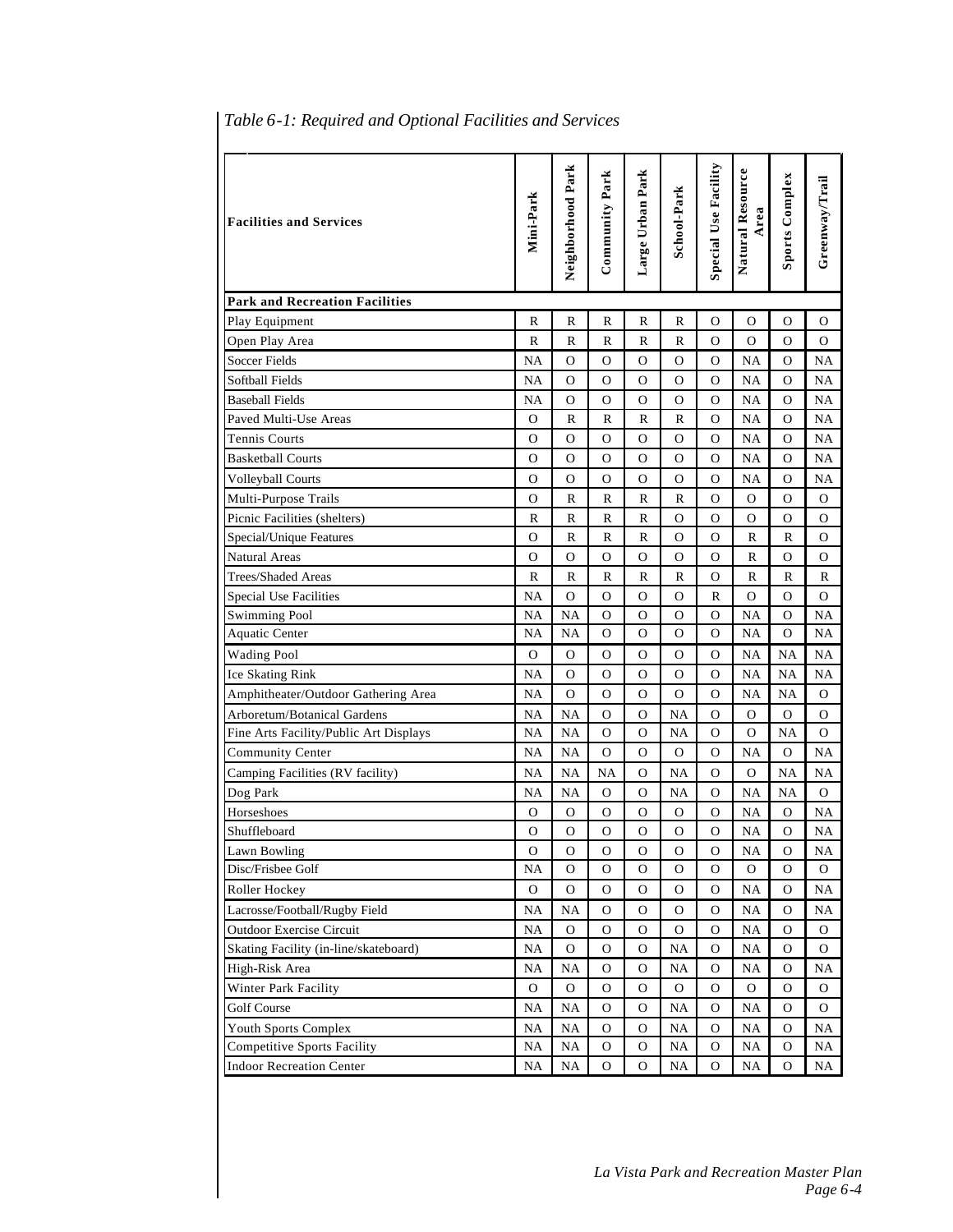| <b>Facilities and Services</b><br>(continued)                                                                                                                                                                                                                                                                                                                                                                                                                                                                 | Mini-Parks | Neighborhood Parks | Community Parks                                                                           | Large Urban Parks | School-Parks | <b>Special Use Facilities</b> | Natural Resource<br>Areas | <b>Sports Complexes</b> | Greenways/Trails |
|---------------------------------------------------------------------------------------------------------------------------------------------------------------------------------------------------------------------------------------------------------------------------------------------------------------------------------------------------------------------------------------------------------------------------------------------------------------------------------------------------------------|------------|--------------------|-------------------------------------------------------------------------------------------|-------------------|--------------|-------------------------------|---------------------------|-------------------------|------------------|
| <b>Park and Recreation Support Facilities</b>                                                                                                                                                                                                                                                                                                                                                                                                                                                                 |            |                    |                                                                                           |                   |              |                               |                           |                         |                  |
| Security Lighting                                                                                                                                                                                                                                                                                                                                                                                                                                                                                             | R          | R                  | R                                                                                         | R                 | R            | R                             | 0                         | R                       | $O/R^*$          |
| <b>Activity Lighting</b>                                                                                                                                                                                                                                                                                                                                                                                                                                                                                      | О          | О                  | R                                                                                         | R                 | О            | O                             | $\Omega$                  | R                       | NA               |
| Public Telephones                                                                                                                                                                                                                                                                                                                                                                                                                                                                                             | O          | О                  | R                                                                                         | R                 | R            | R                             | 0                         | R                       | 0                |
| Parking (off-street)                                                                                                                                                                                                                                                                                                                                                                                                                                                                                          | O          | R                  | R                                                                                         | R                 | R            | R                             | $\Omega$                  | R                       | $O/R^*$          |
| <b>Bike Racks</b>                                                                                                                                                                                                                                                                                                                                                                                                                                                                                             | R          | $\mathbb{R}$       | R                                                                                         | R                 | R            | R                             | R                         | R                       | $O/R^*$          |
| Restrooms                                                                                                                                                                                                                                                                                                                                                                                                                                                                                                     | О          | R                  | R                                                                                         | R                 | R            | O                             | $\Omega$                  | R                       | $O/R^*$          |
| Drinking Fountains                                                                                                                                                                                                                                                                                                                                                                                                                                                                                            | R          | $\mathbb{R}$       | R                                                                                         | R                 | R            | R                             | O                         | R                       | $O/R^*$          |
| Benches                                                                                                                                                                                                                                                                                                                                                                                                                                                                                                       | R          | $\mathbb{R}$       | R                                                                                         | R                 | R            | R                             | O                         | R                       | R                |
| Picnic Tables                                                                                                                                                                                                                                                                                                                                                                                                                                                                                                 | О          | R                  | R                                                                                         | R                 | О            | O                             | 0                         | R                       | O                |
| Signage (throughout system, continuity, at entrances)                                                                                                                                                                                                                                                                                                                                                                                                                                                         | R          | R                  | R                                                                                         | R                 | R            | R                             | R                         | R                       | R                |
| Kiosks/Information Booths                                                                                                                                                                                                                                                                                                                                                                                                                                                                                     | NA         | <b>NA</b>          | <b>NA</b>                                                                                 | NA                | <b>NA</b>    | O                             | $\mathcal{O}$             | О                       | О                |
| <b>Rental Facilities</b>                                                                                                                                                                                                                                                                                                                                                                                                                                                                                      | NA         | NA                 | $\mathbf{O}$                                                                              | $\mathbf{O}$      | <b>NA</b>    | $\Omega$                      | NA                        | О                       | О                |
| <b>ADA</b> Accessibility                                                                                                                                                                                                                                                                                                                                                                                                                                                                                      | R          | R                  | R                                                                                         | R                 | R            | R                             | R                         | R                       | R                |
|                                                                                                                                                                                                                                                                                                                                                                                                                                                                                                               |            |                    |                                                                                           |                   |              |                               |                           |                         |                  |
| <b>Park and Recreation Support Services</b>                                                                                                                                                                                                                                                                                                                                                                                                                                                                   |            |                    |                                                                                           |                   |              |                               |                           |                         |                  |
| Security **                                                                                                                                                                                                                                                                                                                                                                                                                                                                                                   | R          | $\mathbb{R}$       | R                                                                                         | R                 | R            | R                             | R                         | R                       | R                |
| <b>Emergency Telephone Service</b>                                                                                                                                                                                                                                                                                                                                                                                                                                                                            | O          | O                  | O                                                                                         | O                 | O            | O                             | $\Omega$                  | O                       | O                |
| Reservations for Facility Use (shelters, group                                                                                                                                                                                                                                                                                                                                                                                                                                                                |            |                    |                                                                                           |                   |              |                               |                           |                         |                  |
| picnics, sports leagues, for-profit use)                                                                                                                                                                                                                                                                                                                                                                                                                                                                      | R          | R                  | R                                                                                         | R                 | R            | R                             | R                         | R                       | NA               |
| Activities/Facilities for Groups, Companies, Teams                                                                                                                                                                                                                                                                                                                                                                                                                                                            | <b>NA</b>  | <b>NA</b>          | $\mathbb{R}$                                                                              | $\mathbb R$       | $\mathbf{O}$ | $\Omega$                      | <b>NA</b>                 | R                       | O                |
| Special Events (programs, concerts, fairs)<br>Facilities and Grounds Maintenance                                                                                                                                                                                                                                                                                                                                                                                                                              | 0<br>R     | $\mathbf{O}$<br>R  | O<br>R                                                                                    | $\mathbf O$<br>R  | O<br>R       | $\mathcal{O}$<br>R            | $\mathbf{O}$<br>R         | $\mathbf O$<br>R        | О<br>R           |
|                                                                                                                                                                                                                                                                                                                                                                                                                                                                                                               |            |                    |                                                                                           |                   |              |                               |                           |                         |                  |
| R - Required Facility/Service                                                                                                                                                                                                                                                                                                                                                                                                                                                                                 |            |                    |                                                                                           |                   |              |                               |                           |                         |                  |
| O - Optional Facility/Service                                                                                                                                                                                                                                                                                                                                                                                                                                                                                 |            |                    |                                                                                           |                   |              |                               |                           |                         |                  |
| NA - Not Appropriate                                                                                                                                                                                                                                                                                                                                                                                                                                                                                          |            |                    |                                                                                           |                   |              |                               |                           |                         |                  |
| * Optional for Greenway, Required for Trail.                                                                                                                                                                                                                                                                                                                                                                                                                                                                  |            |                    |                                                                                           |                   |              |                               |                           |                         |                  |
| ** May include, but not limited to, police patrols, private security, neighborhood watches, park design to<br>eliminate hidden places, and/or location markers on trail. The principles of CPTED, Crime Prevention through<br>Environmental Design, could also be explored. CPTED is defined by the National Crime Prevention Institute as<br>"the proper design and effective use of the built environment can lead to a reduction in the incidence and fear of<br>a crime and an improved quality of life." |            |                    |                                                                                           |                   |              |                               |                           |                         |                  |
| Note: This does not preclude the addition of other unlisted facilities and services as optional.                                                                                                                                                                                                                                                                                                                                                                                                              |            |                    |                                                                                           |                   |              |                               |                           |                         |                  |
| Required and optional facilities and services are to serve as a guide for the City. It is the<br>responsibility of the City to determine which facilities and services are or are not feasible in<br>existing and proposed parks. The required facilities are recommended for existing parks, but                                                                                                                                                                                                             |            |                    | due to physical limitations and space constraints they may not be added in some cases. In |                   |              |                               |                           |                         |                  |

#### *Table 6-1: Required and Optional Facilities and Services (Continued)*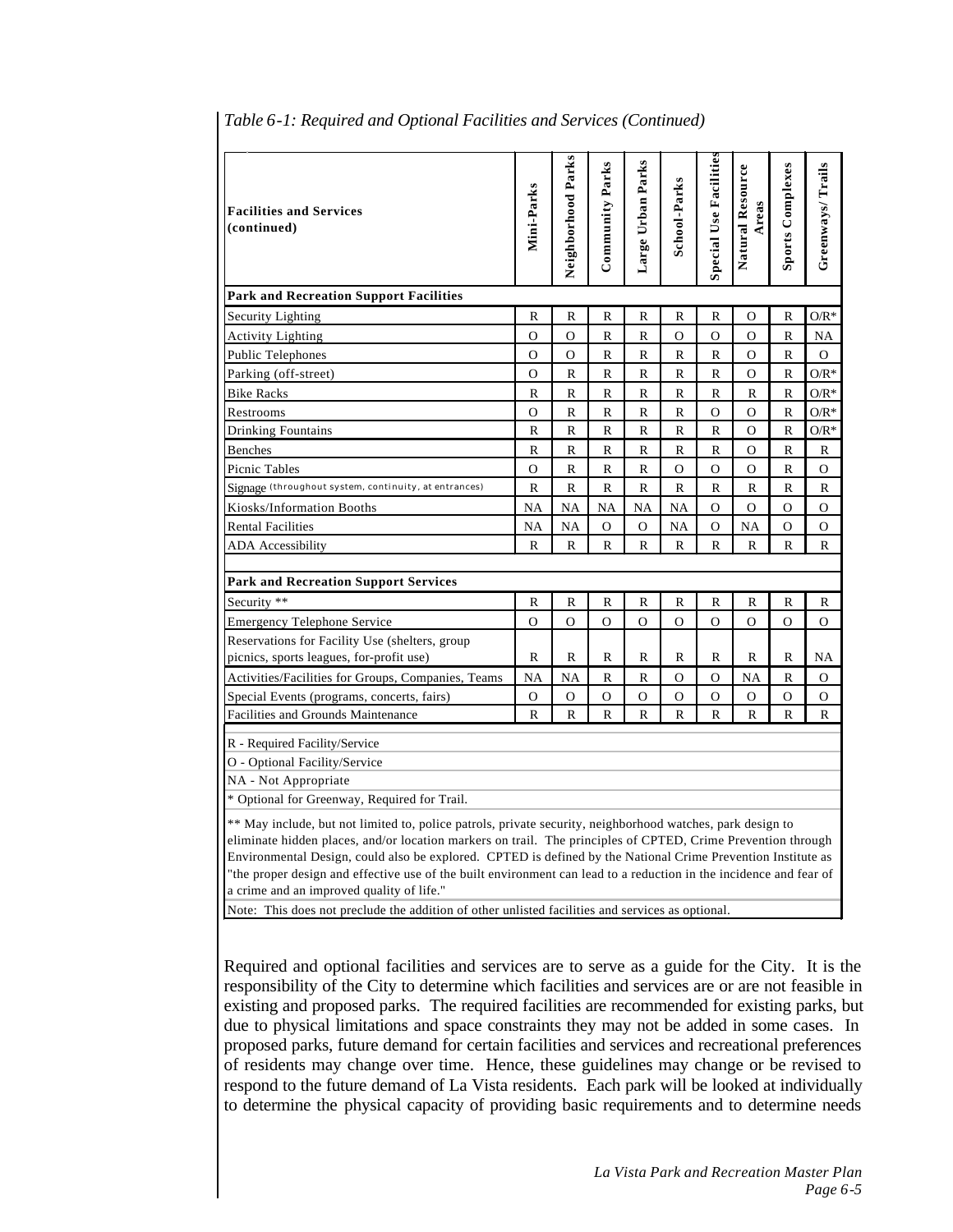and wants of residents served by that park. Each park is different and this difference will be considered when determining which facilities will be included in each park. The City shall strive to provide the basic requirements in all parks.

While the list of facilities and services is extensive, it is likely other items not on the list will be requested to be included in the park and recreation system. Each new facility and servic e requested will be analyzed according to public demand, site/location criteria, capital and operating implications, and other criteria pertinent at the time.

## **PARKS AND FACILITIES**

### **Mini-Parks**

The guidelines for mini-parks are established in *Table 6-1: Required and Optional Facilities and Services*. Existing mini-parks may not have all the required facilities and services due to physical limitations and space constraints. It is the goal of the City to provide the required facilities and services where possible in existing and proposed parks. Only two mini-parks are proposed. One is actually an existing subdivision park that should be incorporated into the public system. The other proposed mini-park will be located in a future subdivision in the developed part of La Vista. Beyond these, new mini-parks are not recommended because there are many single -family homes and apartment complexes that offer their own play equipment and facilities that act in a similar manner as mini-parks.

As general guidelines, mini-parks should strive to have the following attributes:

- a site between 2,500 square feet to 1 acre
- a service area of a maximum ¼ mile radius
- a site with a less than 4% slope
- a site that takes advantage of vegetation and other natural resources of the area
- a site located in primarily residential areas

## **Existing Mini-Parks**

## **Apollo Park**

- Develop park master plan by Park and Recreation Advisory Board through public input
- Provide aesthetic and identification amenities
- Provide ADA accessibility and ADA facilities where feasible
- Develop sledding hill facility
- Provide basic requirements that are feasible and optional additions that are desired (See *Table 6-1: Required and Optional Facilities and Services*)

## **Ardmore Park**

- Develop park master plan by Park and Recreation Advisory Board through public input
- Provide aesthetic and identification amenities
- Provide ADA accessibility and ADA facilities where feasible
- Provide basic requirements that are feasible and optional additions that are desired (See *Table 6-1: Required and Optional Facilities and Services*)

#### **Camenzind Park**

- Develop park master plan by Park and Recreation Advisory Board through public input
- Provide aesthetic and identification amenities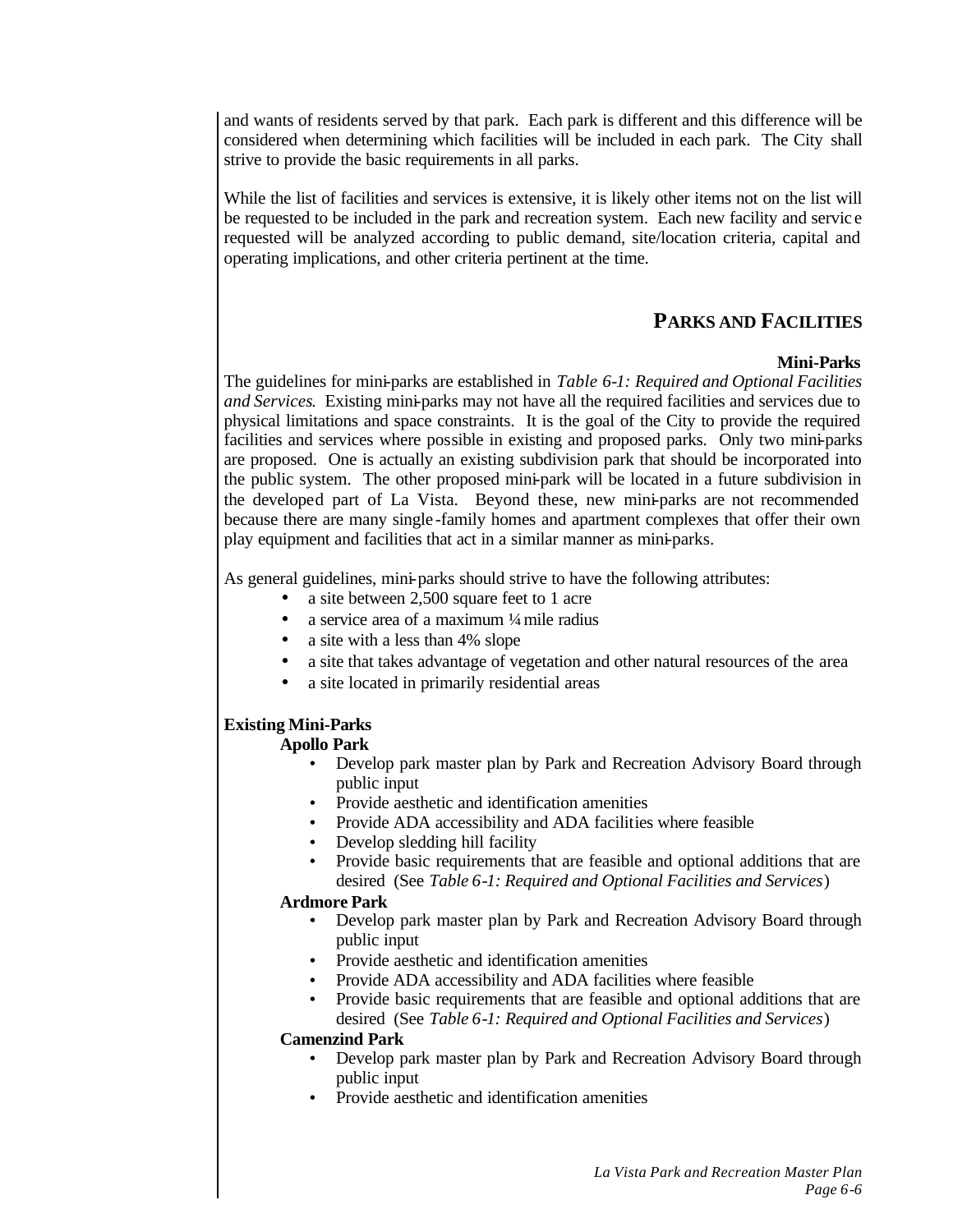- Provide ADA accessibility and ADA facilities where feasible
- Provide access to the neighborhood to the west at Elm Drive
- Provide small open play area by relocating play equipment from the center to the perimeter
- Preserve/enhance metal picnic shelter
- Consider off-street parking opportunities
- Provide basic requirements that are feasible and optional additions that are desired (See *Table 6-1: Required and Optional Facilities and Services*)

### **Central Park – Mini-Park**

- Develop park master plan by Park and Recreation Advisory Board through public input
- Provide aesthetic and identification amenities
- Provide ADA accessibility and ADA facilities where feasible
- Clean-up and improve Thompson Creek drainageway
- Potential location for skate park facility and ice skating facility at west end of park
- Provide basic requirements that are feasible and optional additions that are desired (See *Table 6-1: Required and Optional Facilities and Services*)

#### **Champion Park**

- Develop park master plan by Park and Recreation Advisory Board through public input
- Provide aesthetic and identification amenities
- Provide ADA accessibility and ADA facilities where feasible
- Clean-up and improve Thompson Creek drainageway
- Enhance ADA facilities
- Potential site for public flower gardens
- Provide basic requirements that are feasible and optional additions that are desired (See *Table 6-1: Required and Optional Facilities and Services*)

## **City Park – North Mini-Park**

- Develop park master plan by Park and Recreation Advisory Board through public input
- Provide aesthetic and identification amenities
- Provide ADA accessibility and ADA facilities where feasible
- Potential site for public flower gardens
- Provide basic requirements that are feasible and optional additions that are desired (See *Table 6-1: Required and Optional Facilities and Services*)
- Alternative is to sell parkland to adjoining residential property owners and use proceeds to purchase land at Camenzind Park to provide access path or for general improvements to nearby parks (existing parkland is a utility corridor and the land is unbuildable)

## **City Park – East Mini-Park**

- Develop park master plan by Park and Recreation Advisory Board through public input
- Provide aesthetic and identification amenities
- Provide ADA accessibility and ADA facilities where feasible
- Provide paved walk to softball fields
- Replace play equipment and associated amenities to meet accessibility requirements and current safety standards or relocate play equipment to City Park (Sports Complex)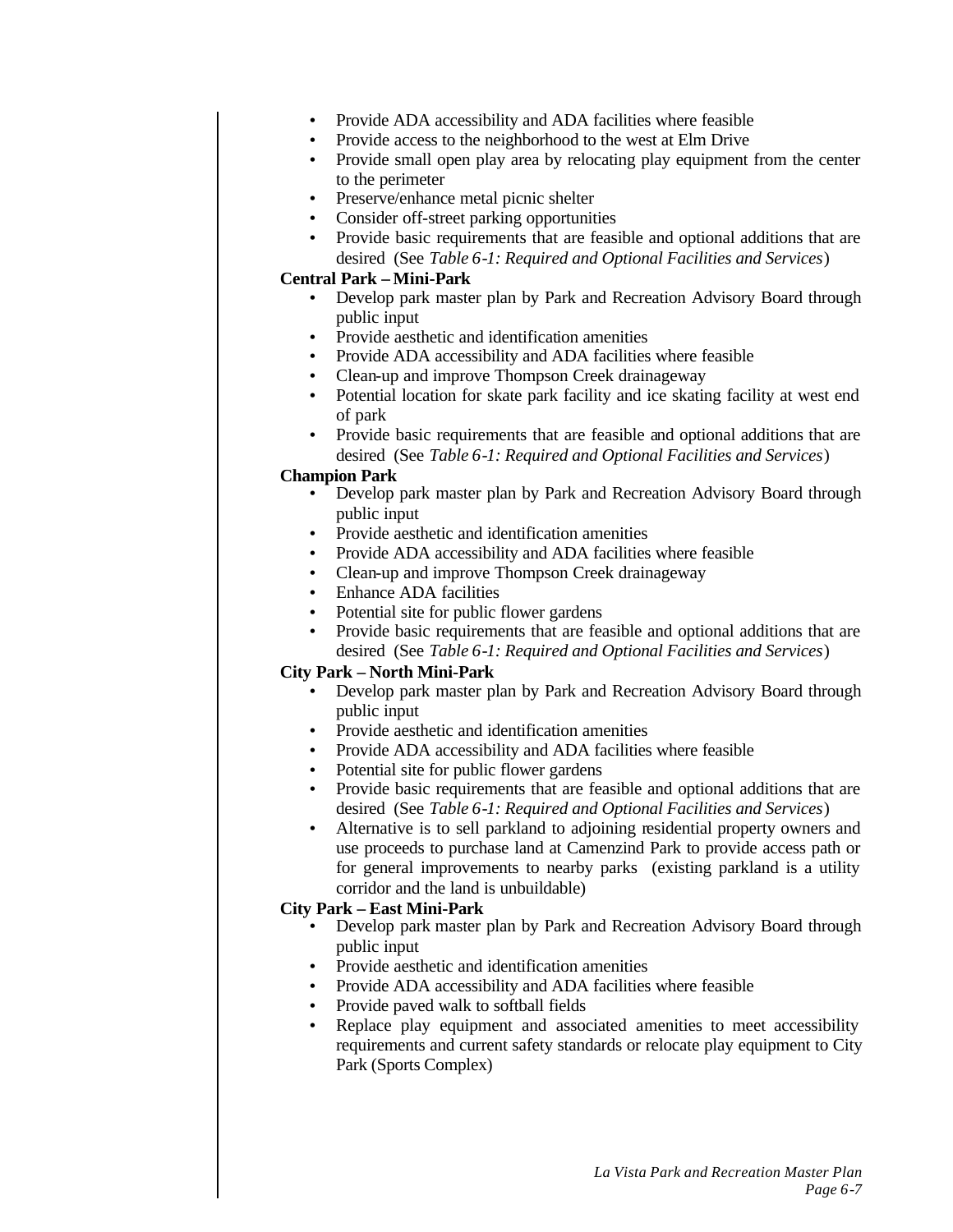- If play equipment is relocated, leave as open space or sell parkland for residential lots and use proceeds for improvement to nearby parks, making sure to retain access to Joseph Street
- Provide basic requirements that are feasible and optional additions that are desired (See *Table 6-1: Required and Optional Facilities and Services*)

#### **Eberle/Walden Park**

• Reclassify as special use facility (see Special Use Facilities)

#### **Hollis Park**

- Reclassify as special use facility (see Special Use Facilities)
- If this is not feasible or desirable, sell parkland and use proceeds for improvements to nearby parks

### **Mayor's Park**

• Reclassify as neighborhood school-park (see Neighborhood Parks and School-Parks)

## **Memorial Children's Park**

- Develop park master plan by Park and Recreation Advisory Board through public input
- Provide aesthetic and identification amenities
- Provide ADA accessibility and ADA facilities where feasible
- Provide basic requirements that are feasible and optional additions that are desired (See *Table 6-1: Required and Optional Facilities and Services*)

### **Proposed Mini-Parks**

**Stoneybrook South Park** (Existing/developed subdivision park at Chandler Road and  $139<sup>th</sup>$  Street.)

- Incorporate into the public park system
- Develop park master plan by Park and Recreation Advisory Board through public input
- Provide aesthetic and identification amenities
- Provide ADA accessibility and ADA facilities where feasible
- Provide basic requirements that are feasible and optional additions that are desired (See *Table 6-1: Required and Optional Facilities and Services*)

**Giles Corner Park** (Located in the future Giles Corner Subdivision at the northwest corner of Giles Road and  $72<sup>nd</sup>$  Street. Development of this mini-park is consistent with the existing development patterns of surrounding neighborhoods.)

- Develop park master plan by Park and Recreation Advisory Board through public input
- Provide aesthetic and identification amenities
- Provide ADA accessibility and ADA facilities where feasible
- Provide basic requirements that are feasible and optional additions that are desired (See *Table 6-1: Required and Optional Facilities and Services*)

## **Neighborhood Parks**

The guidelines for neighborhood parks are established in *Table 6-1: Required and Optional Facilities and Services*. Existing neighborhood parks may not have all the required facilities and services due to physical limitations and space constraints. It is the goal of the City to provide the required facilities and services where possible in existing and proposed parks.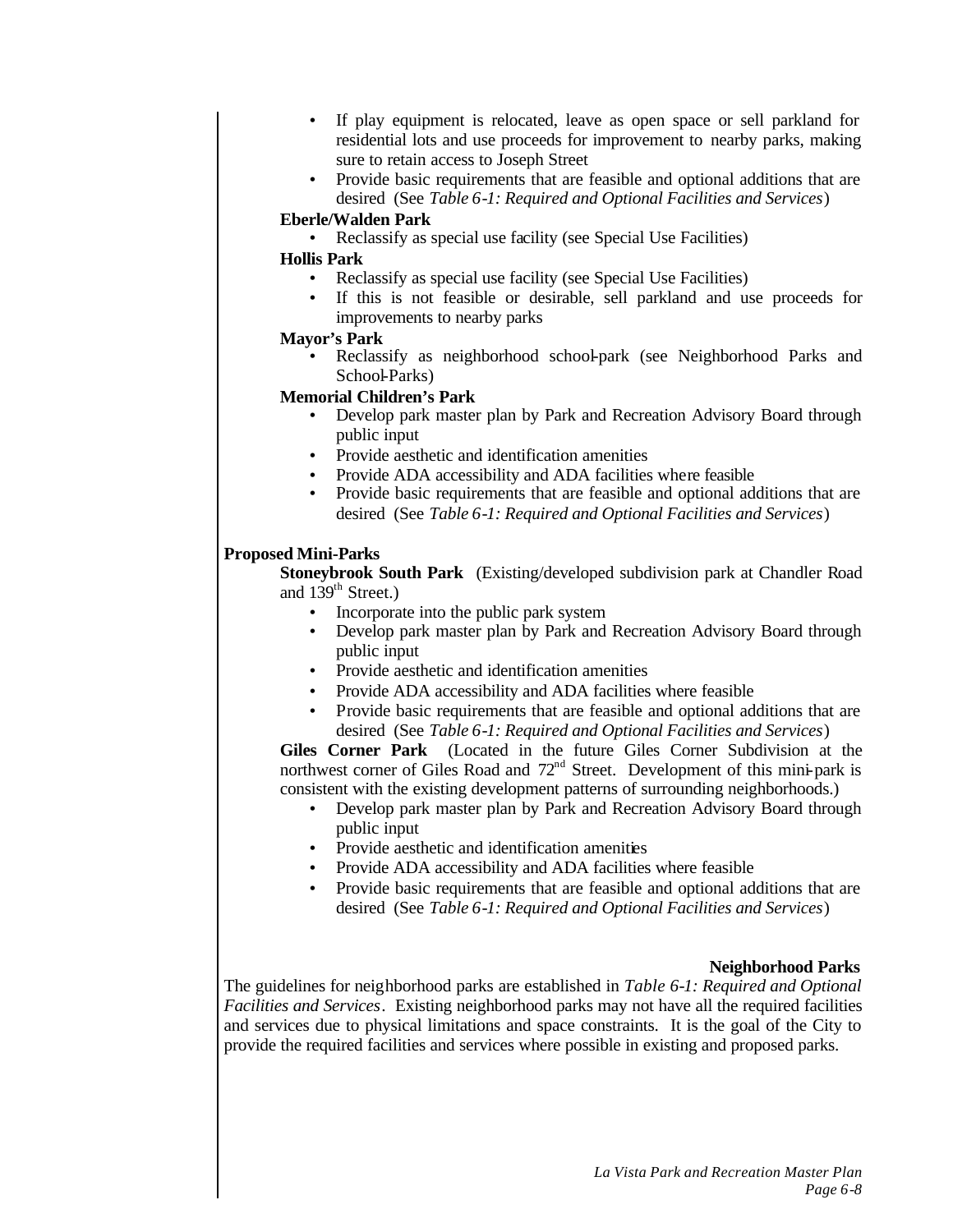As general guidelines, neighborhood parks should strive to have the following attributes:

- a site of approximately five to ten acres
- a service area with a maximum 1/mile radius
- not more than 50% of the site should have a slope greater than 4%
- a site that takes advantage of vegetation and other natural resources of the area
- a site located in primarily residential areas

## **Existing Neighborhood Parks**

### **Jaycee Park**

- Develop park master plan by Park and Recreation Advisory Board through public input
- Provide aesthetic and identification amenities



*Jaycee Park*

- Provide ADA accessibility and ADA facilities where feasible
- Provide wading/splash pool
- Replace play equipment and associated amenities at south end to meet accessibility requirements and current safety standards
- Provide additional trees and vegetation
- Provide basic requirements that are feasible and optional additions that are desired (See *Table 6-1: Required and Optional Facilities and Services*)

## **Mayor's Park/G. Stanley Hall Elementary School-Park** (See also School-Parks)

- Develop joint use agreements between school and City
- Develop park master plan by Park and Recreation Advisory Board through public input
- Provide aesthetic and identification amenities
- Provide ADA accessibility and ADA facilities where feasible
- Take advantage of publicly owned property along Thompson Creek to develop as a greenway
- Clean-up and improve Thompson Creek drainageway
- Provide trail linkage to La Vista Sports Complex
- Provide access to the neighborhoods to the south
- Enhance  $72<sup>nd</sup>$  Street entrance into the park
- Provide basic requirements that are feasible and optional additions that are desired (See *Table 6-1: Required and Optional Facilities and Services*)

## **Proposed Neighborhood Parks**

## **La Vista West Elementary School-Park** (See also School-Parks)

- Develop joint use agreements between school and City
- Develop park master plan by Park and Recreation Advisory Board through public input
- Provide aesthetic and identification amenities
- Provide ADA accessibility and ADA facilities where feasible
- Provide basic requirements that are feasible and optional additions that are desired (See *Table 6-1: Required and Optional Facilities and Services*)

## **La Vista Jr. High School-Park** (See also School-Parks)

- Develop joint use agreements between school and City
- Develop park master plan by Park and Recreation Advisory Board through public input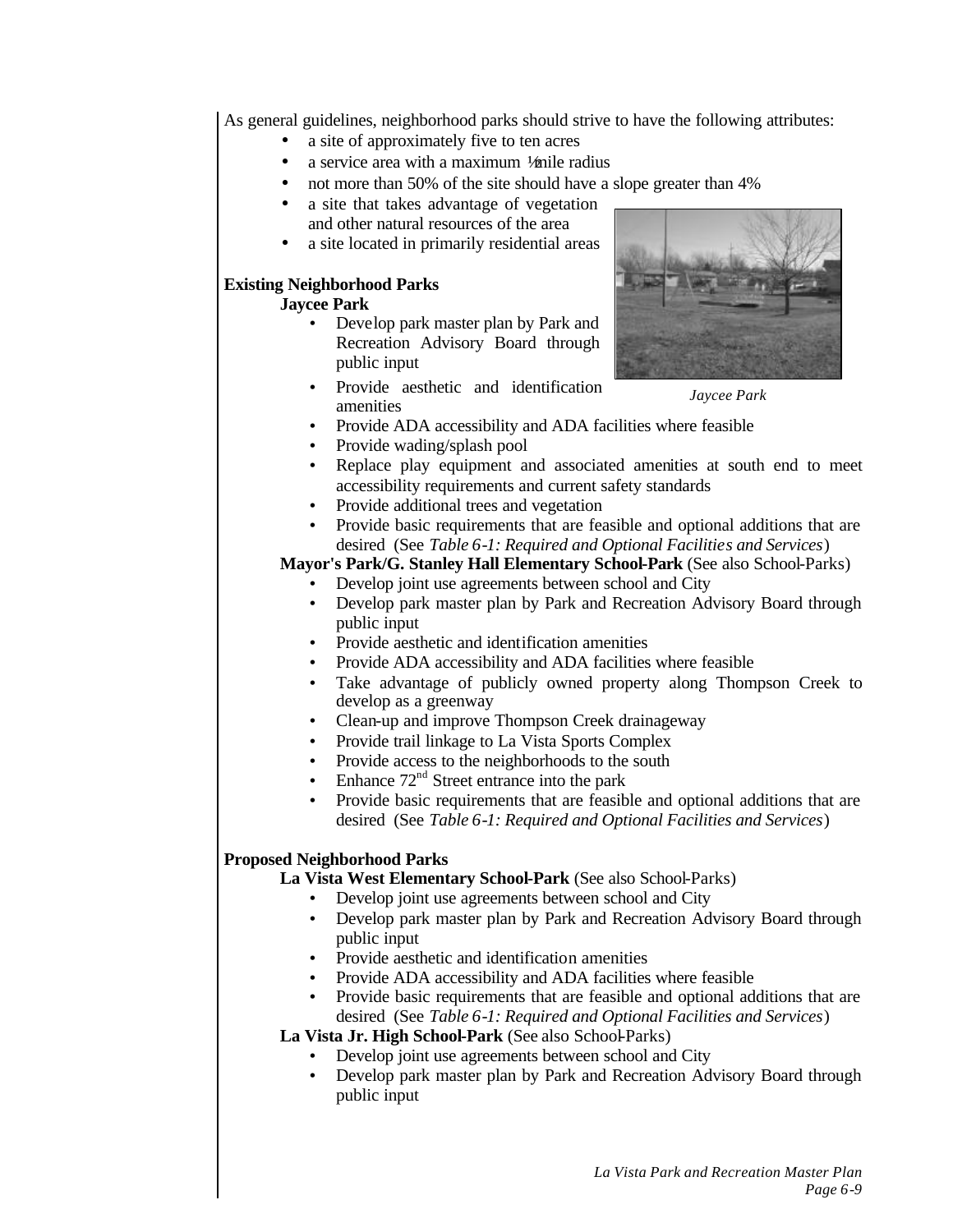- Provide aesthetic and identification amenities
- Provide ADA accessibility and ADA facilities where feasible
- Provide basic requirements that are feasible and optional additions that are desired (See *Table 6-1: Required and Optional Facilities and Services*)

**Portal Elementary School-Park** (See also School-Parks)

- Develop joint use agreements between school and City
- Develop park master plan by Park and Recreation Advisory Board through public input
- Provide aesthetic and identification amenities
- Provide ADA accessibility and ADA facilities where feasible
- Provide basic requirements that are feasible and optional additions that are desired (See *Table 6-1: Required and Optional Facilities and Services*)

**Southwind Park** (Existing/developed subdivision park located on 92<sup>nd</sup> Avenue, adjacent to La Vista Public Library/Metro Community College.)

- Incorporate into the public park system
- Develop park master plan by Park and Recreation Advisory Board through public input
- Provide aesthetic and identification amenities
- Provide ADA accessibility and ADA facilities where feasible
- Provide basic requirements that are feasible and optional additions that are desired (See *Table 6-1: Required and Optional Facilities and Services*)

**100th Street Park** (This site is south of Harrison Street, just north of the BNSF railroad near the railroad underpass. It adjoins a proposed greenway and trail. Area designated for residential use in La Vista Comprehensive Plan.)

- Ensure park land dedication
- Develop park master plan by Park and Recreation Advisory Board through public input
- Provide aesthetic and identification amenities
- Provide ADA accessibility and ADA facilities where feasible
- Provide basic requirements that are feasible and optional additions that are desired (See *Table 6-1: Required and Optional Facilities and Services*)

**Centennial Park** (Located south of Centennial Road between  $97<sup>th</sup>$  Street and  $98<sup>th</sup>$ Circle. Located east of La Vista Public Works. Designated for residential use in La Vista Comprehensive Plan.)

- Ensure park land dedication
- Develop park master plan by Park and Recreation Advisory Board through public input
- Provide aesthetic and identification amenities
- Provide ADA accessibility and ADA facilities where feasible
- Provide basic requirements that are feasible and optional additions that are desired (See *Table 6-1: Required and Optional Facilities and Services*)

**Harrison Hills Park** (Located south of Harrison Street and adjoins a proposed greenway and trail. Develop as a small neighborhood park that serves an isolated pocket of residential land, surrounded by commercial and industrial property. Develop in conjunction with the land developer, possibly include in required site plan.)

- Explore feasibility of land acquisition/preservation process
- Develop park master plan by Park and Recreation Advisory Board through public input
- Provide aesthetic and identification amenities
- Provide ADA accessibility and ADA facilities where feasible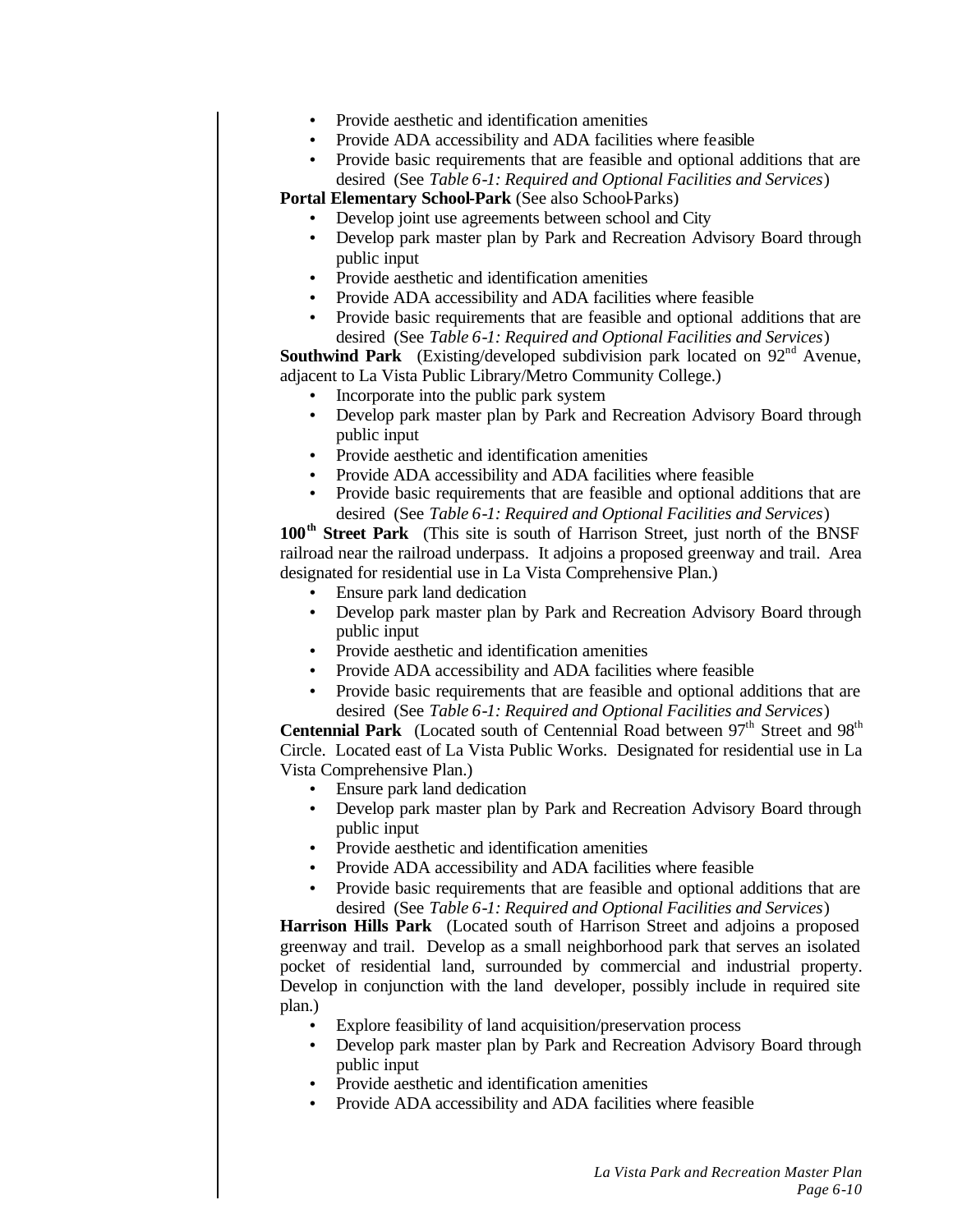• Provide basic requirements that are feasible and optional additions that are desired (See *Table 6-1: Required and Optional Facilities and Services*)

**East Park** (This is an existing subdivision park.)

- Incorporate into the public park system
- Develop park master plan by Park and Recreation Advisory Board through public input
- Provide aesthetic and identification amenities
- Provide ADA accessibility and ADA facilities where feasible
- Provide basic requirements that are feasible and optional additions that are desired (See *Table 6-1: Required and Optional Facilities and Services*)

**West Park/Southridge Meadows Park** (This is an existing subdivision park.)

- Incorporate into the public park system
- Develop park master plan by Park and Recreation Advisory Board through public input
- Provide aesthetic and identification amenities
- Provide ADA accessibility and ADA facilities where feasible
- Provide wading/splash pool
- Provide basic requirements that are feasible and optional additions that are desired (See *Table 6-1: Required and Optional Facilities and Services*)

**Meadows Park and Swimming Pool** (This is an existing subdivision park.)

- Incorporate into the public park system
- Develop park master plan by Park and Recreation Advisory Board through public input
- Provide aesthetic and identification amenities
- Provide ADA accessibility and ADA facilities where feasible
- Provide basic requirements that are feasible and optional additions that are desired (See *Table 6-1: Required and Optional Facilities and Services*)

**Willow Creek Park** (Located in Willow Creek Subdivision, fronting Harrison Street and east of  $151<sup>st</sup>$  Street. Undeveloped tract of land surrounded by recent residential development. Adjoins a proposed trail that could be developed on an existing, long, narrow outlot that extends southward to a proposed greenway and trail in the Chalco area.)

- Develop park master plan by Park and Recreation Advisory Board through public input
- Provide aesthetic and identification amenities
- Provide ADA accessibility and ADA facilities where feasible
- Provide basic requirements that are feasible and optional additions that are desired (See *Table 6-1: Required and Optional Facilities and Services*)

152<sup>nd</sup> Street Park (Located south of the BNSF Railroad in an existing, recently developed subdivision on a large tract intended for park use.)

- Develop park master plan by Park and Recreation Advisory Board through public input
- Provide aesthetic and identification amenities
- Provide ADA accessibility and ADA facilities where feasible
- Provide wading/splash pool
- Provide basic requirements that are feasible and optional additions that are desired (See *Table 6-1: Required and Optional Facilities and Services*)

**Millard Neighborhood Park** (Located between 156<sup>th</sup> Street and 168<sup>th</sup> Street and between the BNSF Railroad and Harrison Street. Large, existing park along creek and subsidiary drainageways, through a recently developed residential subdivision.)

• Incorporate into public park system.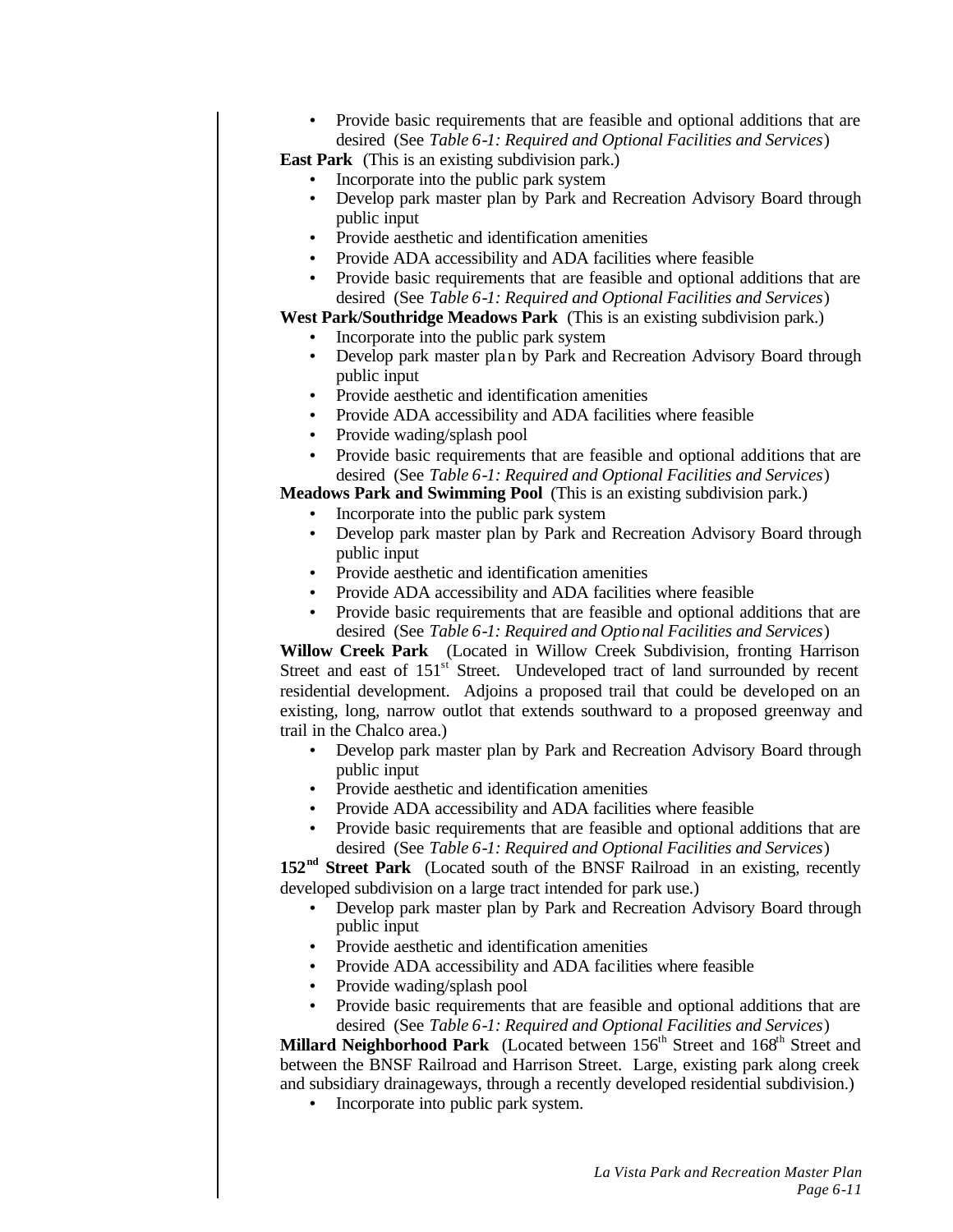- Develop park master plan by Park and Recreation Advisory Board through public input
- Provide aesthetic and identification amenities
- Provide ADA accessibility and ADA facilities where feasible
- Develop in conjunction with Millard Community Park (see Community Parks)
- Provide wading/splash pool
- Provide basic requirements that are feasible and optional additions that are desired (See *Table 6-1: Required and Optional Facilities and Services*)

**Springhill Park** (Located in large outlot of a future subdivision, north of Giles Road, south of the BNSF railroad, and west of 156<sup>th</sup> Street.)

- Develop park master plan by Park and Recreation Advisory Board through public input
- Provide aesthetic and identification amenities
- Provide ADA accessibility and ADA facilities where feasible
- Provide basic requirements that are feasible and optional additions that are desired (See *Table 6-1: Required and Optional Facilities and Services*)

#### **Community Parks**

The guidelines for community parks are established in *Table 6-1: Required and Optional Facilities and Services*. Existing community parks may not have all the required facilities and services due to physical limitations and space constraints. It is the goal of the City to

provide the required facilities and services where possible in existing and proposed parks.

As general guidelines, community parks should strive to have the following attributes:

- a site of approximately 30 to 50 acres
- a service area with a maximum 3 mile radius, typically a 1 to 2 mile radius
- surrounding land uses are primarily residential
- located adjacent to arterial or collector street



*Central Park*

## **Existing Community Park**

## **Central Park**

- Develop park master plan by Park and Recreation Advisory Board through public input
- Provide aesthetic and identification amenities
- Provide ADA accessibility and ADA facilities where feasible
- Clean-up and improve Thompson Creek drainageway
- Preserve/enhance metal picnic shelter
- Provide wading/splash pool
- Make access bridge and path from Park View Boulevard to park ADA accessible
- Provide basic requirements that are feasible and optional additions that are desired (See *Table 6-1: Required and Optional Facilities and Services*)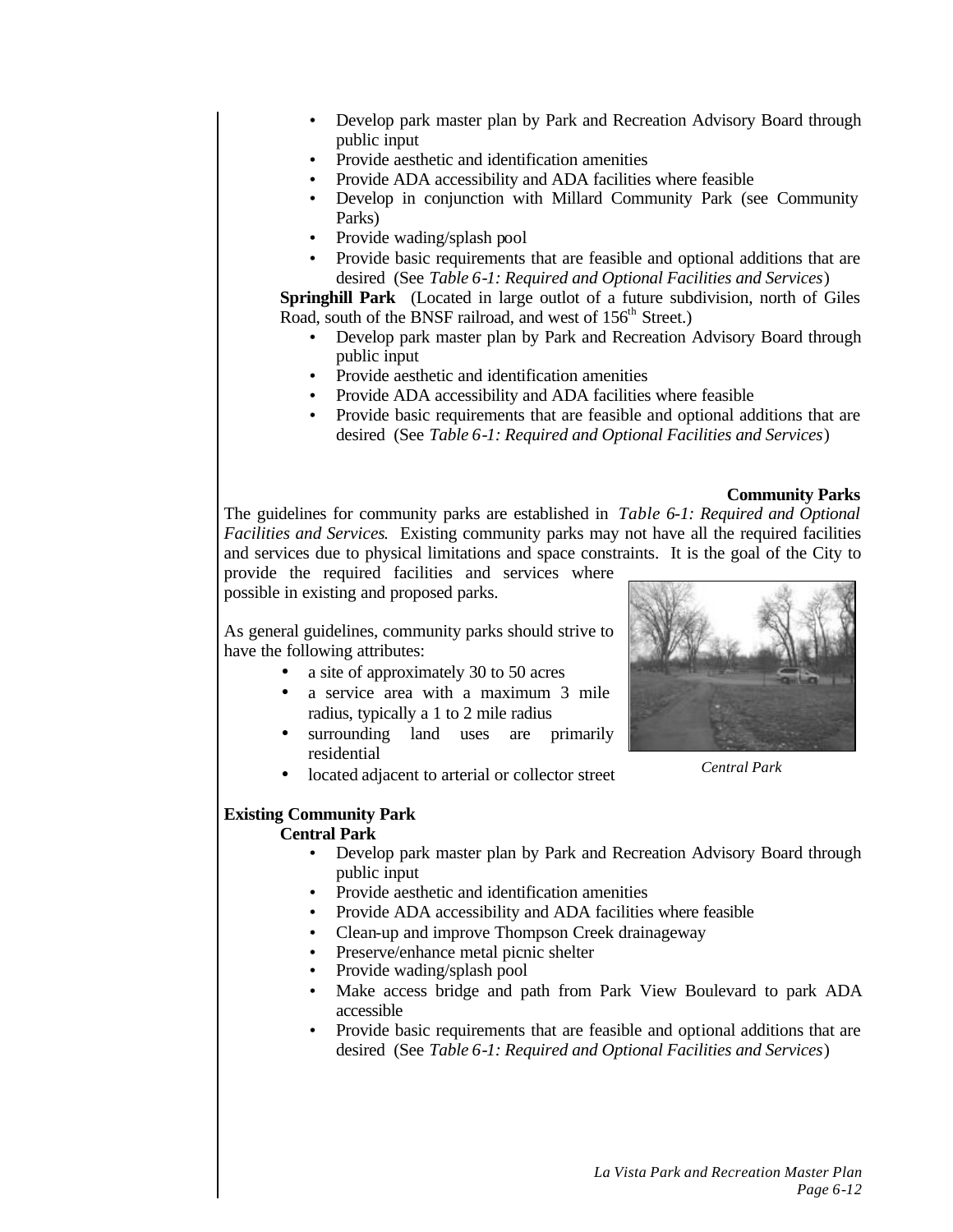### **Proposed Community Park**

**Millard Community Park** (Located at western edge of La Vista between 156<sup>th</sup> Street and 168<sup>th</sup> Street and between the BNSF Railroad and Harrison Street. Large, existing park located along a creek and subsidiary drainageways, through a recently developed residential subdivision. There is an existing soccer complex at the east end, between the creek and railroad.)

- Incorporate into public park system
- Develop park master plan by Park and Recreation Advisory Board through public input
- Provide aesthetic and identification amenities
- Provide ADA accessibility and ADA facilities where feasible
- Develop in conjunction with Millard Neighborhood Park (see Neighborhood Parks)
- Provide two volleyball courts (based on recreation standard needs)
- Provide basic requirements that are feasible and optional additions that are desired (See *Table 6-1: Required and Optional Facilities and Services*)

#### **Special Use Facilities**

The guidelines for special use facilities are established in *Table 6-1: Required and Optional Facilities and Services*. Existing special use facilities may not have all the required facilities and services due to physical limitations and space constraints. It is the goal of the City to provide the required facilities and services where possible in existing facilities. Additional special use facilities are not currently being proposed.

As general guidelines, special use facilities should strive to have the following attributes:

- size of the site is variable
- a service area that is community-wide
- surrounding land uses are variable

## **Existing Special Use Facilities**

## **La Vista Falls Golf Course**

- Develop park master plan by Park and Recreation Advisory Board through public input to include facility enhancements and maintenance improvements
- Provide aesthetic and identification amenities
- Provide ADA accessibility and ADA facilities where feasible
- Potential exists to develop a trail along the south property line of the golf course and along the north property line of the adjoining retail shopping complex, providing a link between  $84<sup>th</sup>$  Street and the existing Central Park trail network
- Provide basic requirements that are feasible and optional additions that are desired (See *Table 6-1: Required and Optional Facilities and Services*)

#### **Municipal Pool**

- Develop master plan by Park and Recreation Advisory Board through public input, including pool study/needs assessment for current and future requirements regarding the existing pool and for other aquatic needs in the future (professional services will be need to conduct this study/assessment)
- Provide aesthetic and identification amenities
- Provide ADA accessibility and ADA facilities where feasible
- Clean-up and improve Thompson Creek drainageway and provide trail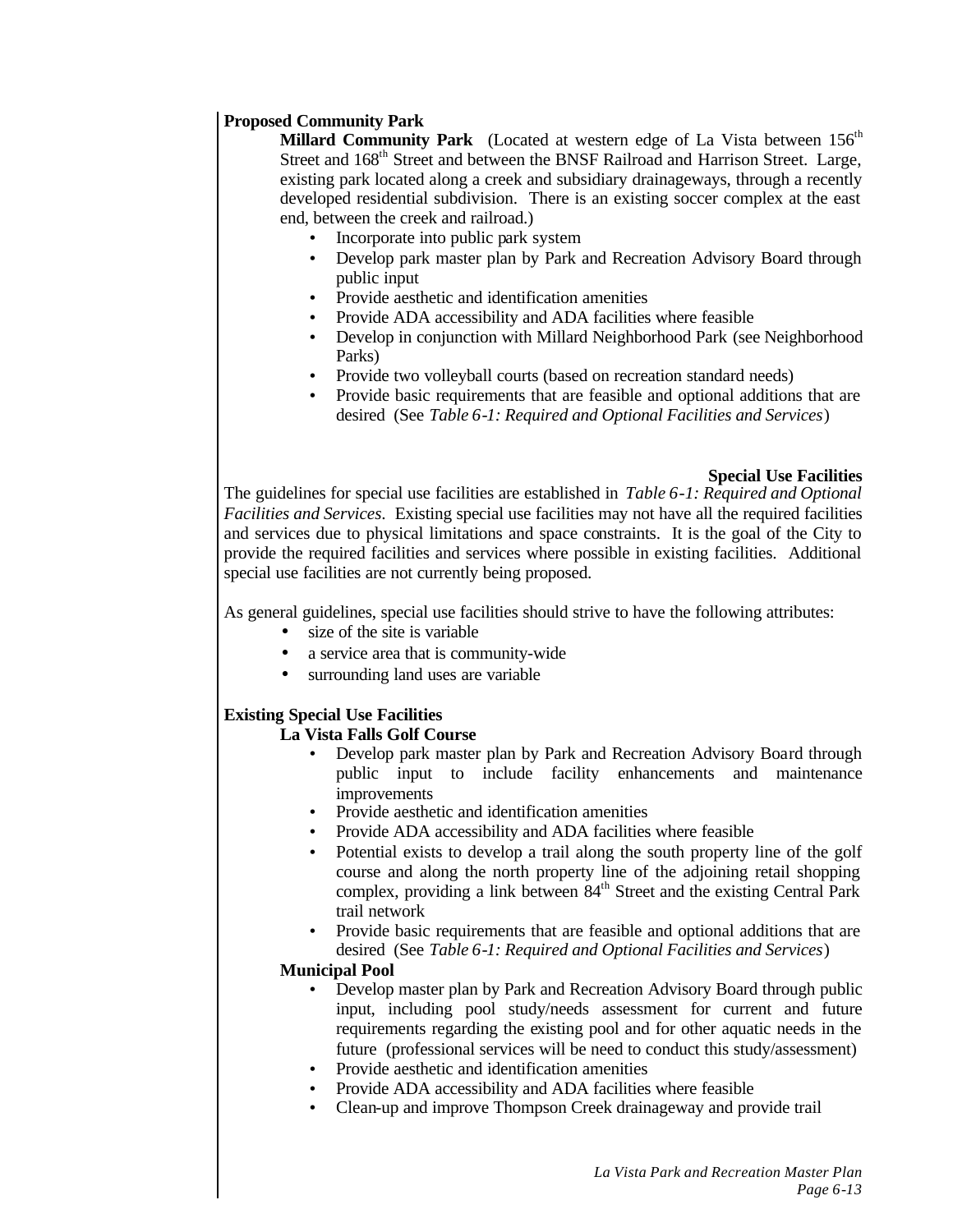• Provide basic requirements that are feasible and optional additions that are desired (See *Table 6-1: Required and Optional Facilities and Services*)

### **La Vista Community Center**

- Develop park master plan by Park and Recreation Advisory Board through public input
- Provide aesthetic and identification amenities
- Provide ADA accessibility and ADA facilities where feasible
- Explore opportunities through city facility feasibility study for the recently acquired land adjacent to property
- Potential uses for the expansion area could be an extension of current Community Center uses, possibly including, but not limited to, parking, children's garden, and/or additional building space/classrooms. This area should be designed as an integral part of and keeping with the public nature of the Community Center.
- Provide basic requirements that are feasible and optional additions that are desired (See *Table 6-1: Required and Optional Facilities and Services*)

#### **Eberle/Walden Park/Access**

- Develop park master plan by Park and Recreation Advisory Board through public input, in conjunction with master plan for La Vista Sports Complex and both expansions
- Provide aesthetic and identification amenities
- Provide ADA accessibility and ADA facilities where feasible
- Provide neighborhood access to La Vista Sports Complex
- Provide trailhead
- Provide sledding access
- Provide basic requirements that are feasible and optional additions that are desired (See *Table 6-1: Required and Optional Facilities and Services*)

#### **Hollis Park**

- Develop park master plan by Park and Recreation Advisory Board through public input
- Provide aesthetic and identification amenities
- Provide ADA accessibility and ADA facilities where feasible
- Develop extensive floral displays as it once was
- Provide basic requirements that are feasible and optional additions that<br>are desired (See Table 6-1: (See *Table 6-1: Required and Optional Facilities and Services*)



*Hollis Park*

If this is not feasible or desirable, sell parkland and use proceeds for improvements to nearby parks

#### **Sports Complexes**

The guidelines for sports complexes are established in *Table 6-1: Required and Optional Facilities and Services*. Existing sports complexes may not have all the required facilities and services due to physical limitations and space constraints. It is the goal of the City to provide the required facilities and services where possible in existing and proposed sports complexes.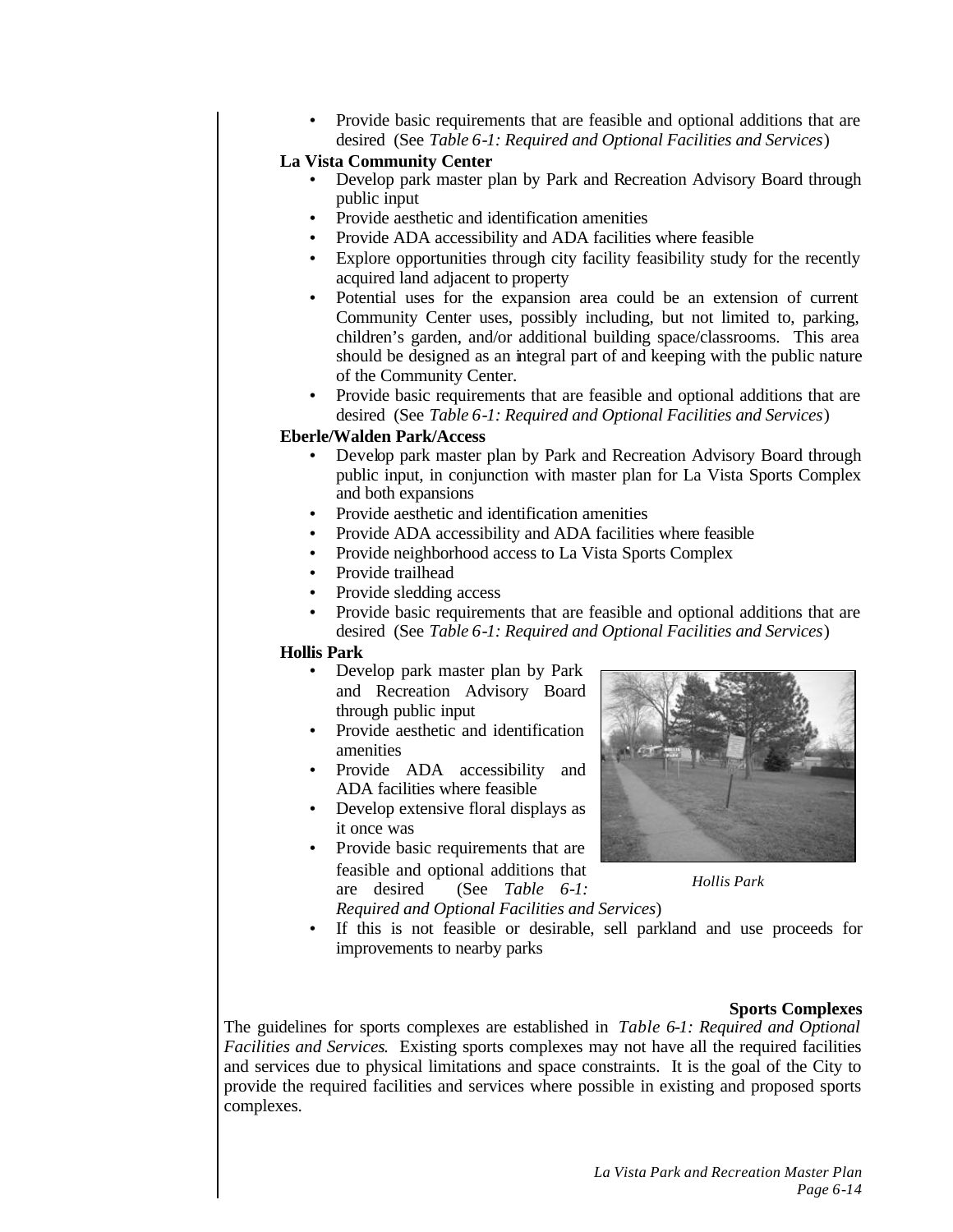As general guidelines, sports complexes should strive to have the following attributes:

- size of the site is greater than 25 acres
- a service area that is community-wide
- surrounding land uses are variable
- adjacent to arterial or collector street

## **Existing Sports Complexes**

#### **City Park**

- Develop park master plan by Park and Recreation Advisory Board through public input
- Provide aesthetic and identification amenities
- Provide ADA accessibility and ADA facilities where feasible
- Improve level, open play field at east end
- Complete parking lot paving and landscaping (retaining wall)
- Provide paved walk to east mini-park



*City Park*

- Study possibility of moving play equipment from City Park – East Mini-Park to sports complex, thus improving visibility for parents of children using equipment
- If the intention is to light the fields, the neighbors need to be contacted and directional cut-off lights should be used to eliminate light pollution
- Provide basic requirements that are feasible and optional additions that are desired (See *Table 6-1: Required and Optional Facilities and Services*)

## **Kelly McMahon Field**

- Develop park master plan by Park and Recreation Advisory Board through public input
- Provide aesthetic and identification amenities
- Provide ADA accessibility and ADA facilities where feasible
- Clean-up and improve Thompson Creek drainageway and provide trail
- Improve play equipment area
- Pave west parking lot
- Offer winter opportunities for sledding
- Provide basic requirements that are feasible and optional additions that are desired (See *Table 6-1: Required and Optional Facilities and Services*)



*Kelly McMahon Field*

#### **La Vista Soccer Complex**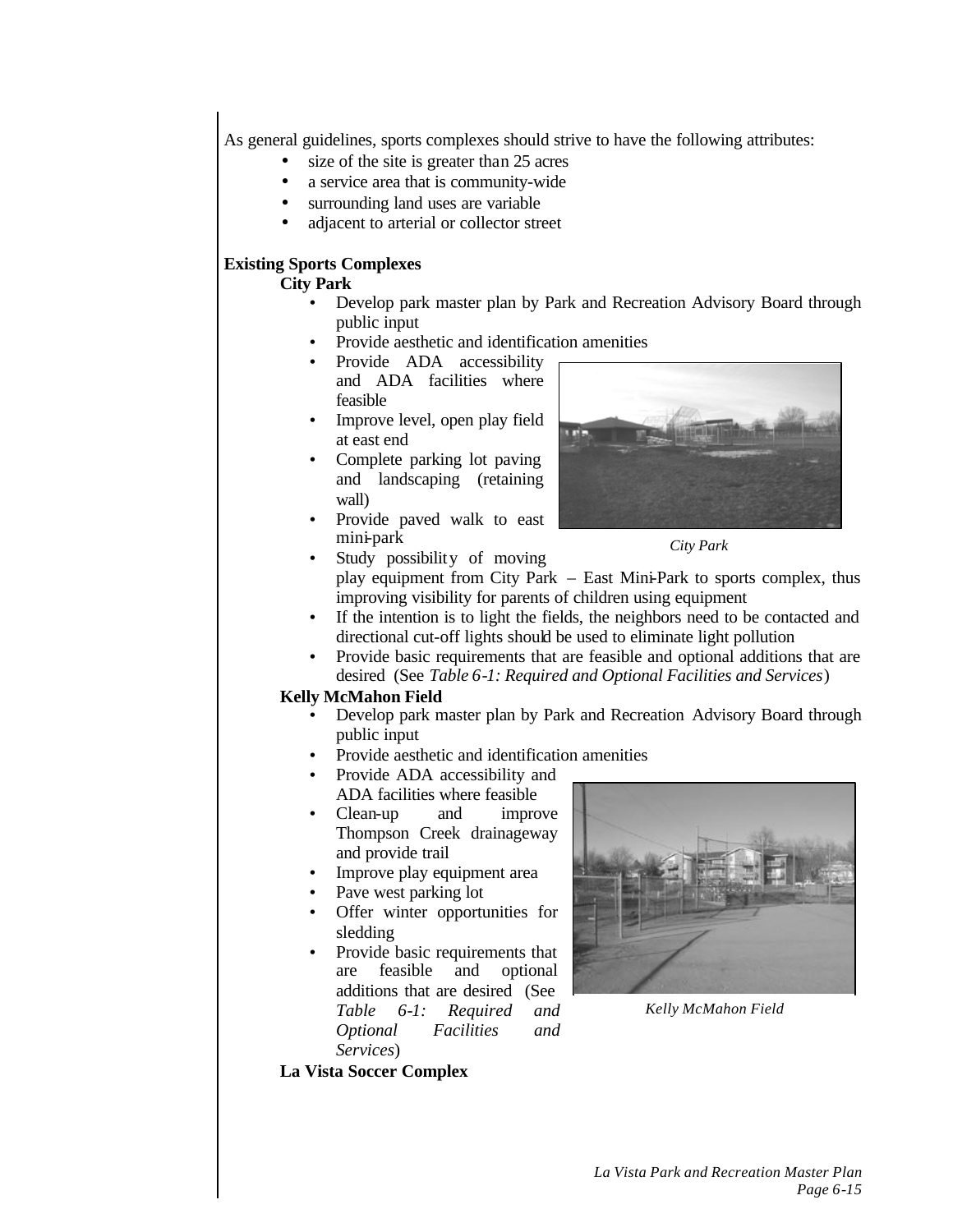- Develop park master plan by Park and Recreation Advisory Board through public input
- Provide aesthetic and identification amenities
- Provide ADA accessibility and ADA facilities where feasible
- Enhance airfield for remote-controlled model aircraft
- Consider lighting some of the fields
- Pave parking lots
- Add trees around parking lots and fields
- Acquire additional land at southwest corner
- Surrounding floodplain areas offer additional opportunities for public and private recreation uses and open space
- Provide basic requirements that are feasible and optional additions that are desired (See *Table 6-1: Required and Optional Facilities and Services*)

## **La Vista Sports Complex**

- Develop park master plan by Park and Recreation Advisory Board through public input, in conjunction with proposed north and south expansions and Eberle/Walden Park/Access
- Provide aesthetic and identification amenities
- Provide ADA accessibility and ADA facilities where feasible
- Provide trail access to La Vista Soccer Complex, Mayor's Park/G. Stanley Hall School-Park, and Eberle/Walden Park/Access
- Provide additional trees at parking lots and around fields
- Address lighting issues for football and soccer fields
- Provide basic requirements that are feasible and optional additions that are desired (See *Table 6-1: Required and Optional Facilities and Services*)

## **Proposed Sports Complexes**

**La Vista Sports Complex North Expansion** (Located north of existing Sports Complex.)

- Acquire property for future athletic field development
- Develop park master plan by Park and Recreation Advisory Board through public input, in conjunction with Sports Complex, south expansion, and Eberle/Walden Park/Access
- Provide aesthetic and identification amenities
- Provide ADA accessibility and ADA facilities where feasible
- Provide trail access to adjoining neighborhoods through Eberle/Walden Park/Access
- Provide one formal baseball field
- Provide basic requirements that are feasible and optional additions that are desired (See *Table 6-1: Required and Optional Facilities and Services*)

### **La Vista Sports Complex South Expansion** (Located south of existing Sports Complex.)

- Acquire property for future athletic field development
- Develop park master plan by Park and Recreation Advisory Board through public input, in conjunction with Sports Complex, north expansion, and Eberle/Walden Park/Access
- Provide aesthetic and identification amenities
- Provide ADA accessibility and ADA facilities where feasible
- Provide trail access to adjoining neighborhoods through Mayor's Park/G. Stanley Hall School-Park
- Provide three formal baseball fields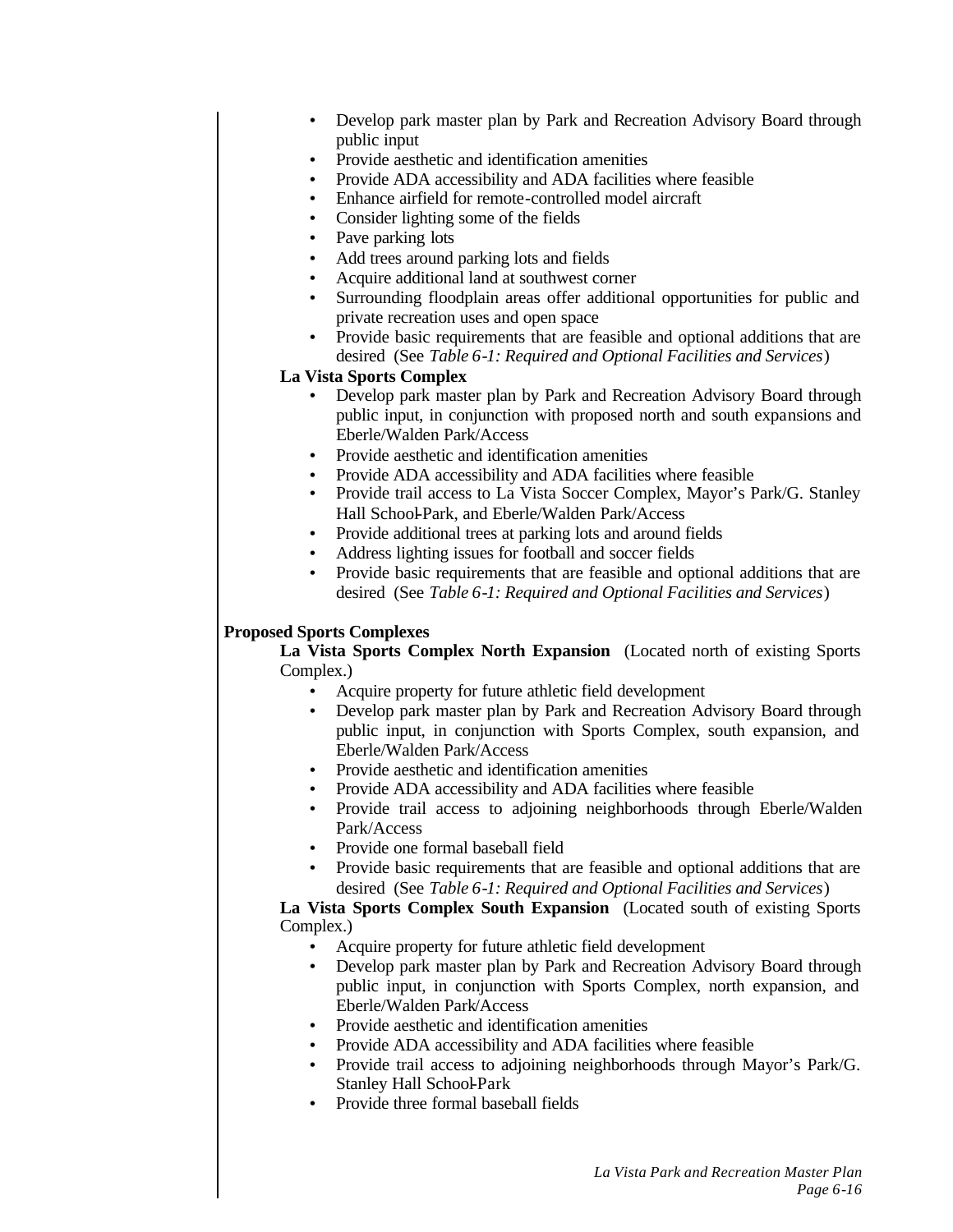• Provide basic requirements that are feasible and optional additions that are desired (See *Table 6-1: Required and Optional Facilities and Services*)

#### **School-Parks**

The guidelines for school-parks are established in *Table 6-1: Required and Optional Facilities and Services*. Currently, there are no existing school-parks in the system. For the proposed school-parks, it is the goal of the City to provide the required facilities and services where possible.

As general guidelines, school-parks should strive to have the following attributes:

- size of the site is variable (typically between 5 to 20 acres)
- service area is variable (typically between ¼ to 3 mile radius)
- a site that takes advantage of the vegetation and other natural resources of the area
- located primarily in residential areas

School-parks can be developed in conjunction with schools and neighborhood parks. Sites that include schools should be large enough to accommodate school needs without compromising neighborhood park uses. Committees of City personnel and representatives of the school districts should be established to discuss joint use facilities, joint maintenance possibilities, and joint improvement possibilities to maximize community use of facilities. The committees should determine joint missions, identify issues associated with the schoolpark concept, and develop joint planning criteria. The committees should also establish a process whereby new schools that may fall under formal joint use agreements are planned and designed jointly by the school district and the City.

#### **Proposed School-Parks**

Mayor's Park/G. Stanley Hall Elementary School-Park, La Vista West Elementary School-Park, and La Vista Jr. High School-Park are all east of 84<sup>th</sup> Street in fully developed, existing neighborhoods lacking adequate neighborhood parks. Dual use of these school grounds as neighborhood parks would be an efficient use of scarce public land.

**Mayor's Park/G. Stanley Hall Elementary School-Park** (See Neighborhood Parks)

**Portal Elementary School-Park** (See Neighborhood Parks) **La Vista West Elementary School-Park** (See Neighborhood Parks) **La Vista Jr. High School-Park** (See Neighborhood Parks)

#### **Large Urban Parks**

The guidelines for large urban parks are established in *Table 6-1: Required and Optional Facilities and Services*. At this time, there are no existing large urban parks in La Vista. For the proposed large urban park, it is the goal of the City to provide the required facilities and services.

As general guidelines, a large urban park should strive to have the following attributes:

- size of the site is greater than 50 acres
- a service area that is community-wide
- not more than 25% of the site has a slope greater than 4%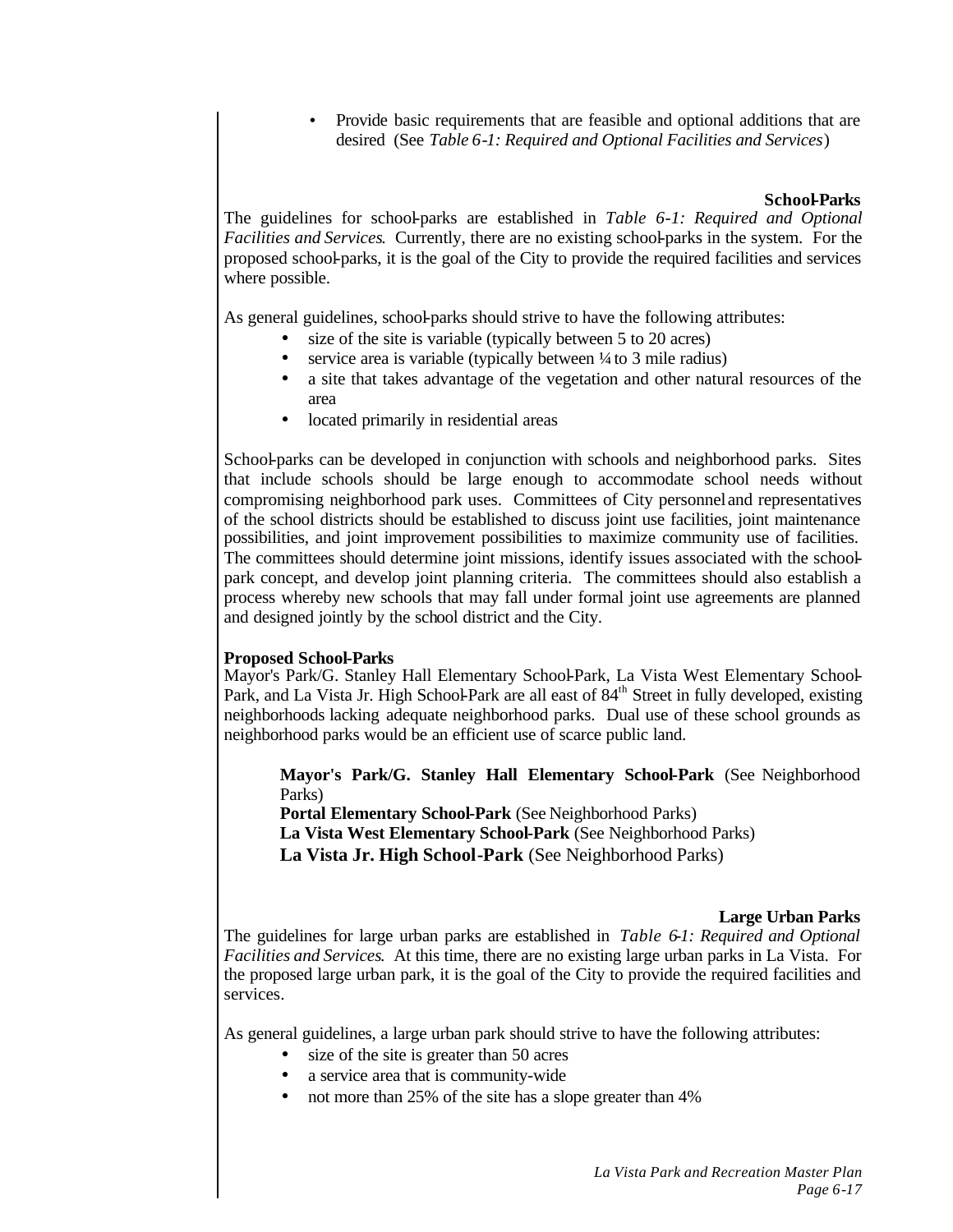- surrounding land uses are variable
- adjacent to an arterial or collector street

## **Proposed Large Urban Park**

**La Vista Commons** (Located in the center of La Vista, on a large triangular tract. The proposed parkland is a large, open, level expanse of floodplain land that is bounded by Giles Road on the south, West Papillion Creek/abandoned Union Pacific Railroad on the east, and  $120<sup>th</sup>$  Street on the west. Several proposed greenways divide the area into smaller tracts. Adjoins a proposed major regional recreational trail that runs through the northeastern edge of the park. Occupies approximately 168 acres. Although classified as a large urban park, La Vista Commons also functions as a community park.)

- Begin land acquisition/preservation process
- Develop park master plan by Park and Recreation Advisory Board through public input
- Provide aesthetic and identification amenities
- Provide ADA accessibility and ADA facilities where feasible
- Potential site for three volleyball courts (based on recreation standard needs)
- Potential site for a future recreation/community center and a future water/aquatic facility (based on pool study/needs assessment, study/assessment should be conducted through professional services, include current and future requirements regarding the existing pool and other aquatic needs in the future)
- Offers numerous opportunities for prairies, wetlands, open spaces, and possibly a lake that would provide additional recreation potential
- Potential site for community festivals, celebrations, and art fairs
- Surrounding floodplain areas offer additional opportunities for public and private recreation uses and open space
- Offer alternative airfield location for remote-controlled model aircraft (existing airfield is located at La Vista Soccer Complex)
- Provide basic requirements that are feasible and optional additions that are desired (See *Table 6-1: Required and Optional Facilities and Services*)

#### **Natural Resource Areas**

The guidelines for natural resource areas are established in *Table 6-1: Required and Optional Facilities and Services*. There are no natural resource areas in the existing La Vista park and recreation system.

Chalco Hills Recreation Area is a large natural resource area at 156<sup>th</sup> Street and Giles Road, in the western part of La Vista. The area is owned and operated by Papio-Missouri River Natural Resource District. Chalco Hills serves La Vista as an existing natural resource area, therefore eliminating the need for additional natural resource areas at this time.

This park classification is provided in the case an unexpected opportunity arises in the future to develop such a park. If this opportunity arises, it is the goal of the City to provide the required facilities and services.

As general guidelines, natural resource areas should strive to have the following attributes:

• size of the site is variable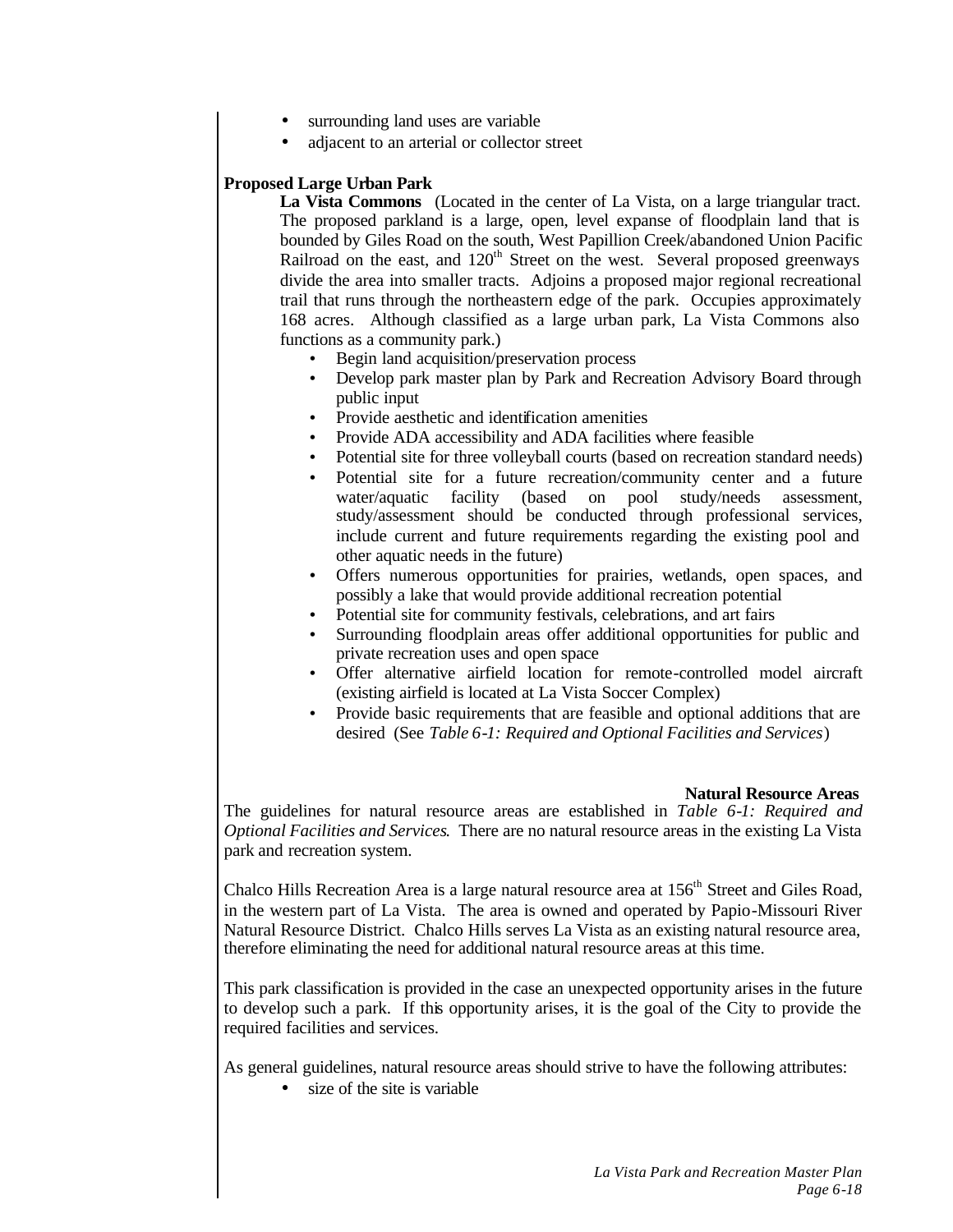- service area that is community-wide.
- surrounding land uses are variable

## **GREENWAYS, TRAILS, AND LINKAGES**

Greenways and trails link parks together as a unified system. The layout of La Vista makes it feasible to use natural drainage systems and transportation systems to establish greenway and trail system networks. A greenway may act as a passive or active recreation corridor. A greenway serves as a natural connection along a creek, drainageway, and/or vegetated corridor. The City may not necessarily own a passive greenway, but the area will be protected as a natural area. The more active greenways may include dirt paths or paved trails and would typically be owned by the City. A typical trail cross-section along a greenway is shown in *Figure 6-2* and a typical trail cross-section along a roadway is shown in *Figure 6-3.*

### *Figure 6-2: Typical Trail Cross-Section Along a Greenway*



*Figure 6-3: Typical Trail Cross-Section Along a Roadway*



The proposed greenway and trail system in La Vista provides important connections to park and recreation facilities, schools, commercial/business areas, and residential neighborhoods. The system will also provide important connections to surrounding communities and to existing and proposed trails in these communities. The City of La Vista shall work with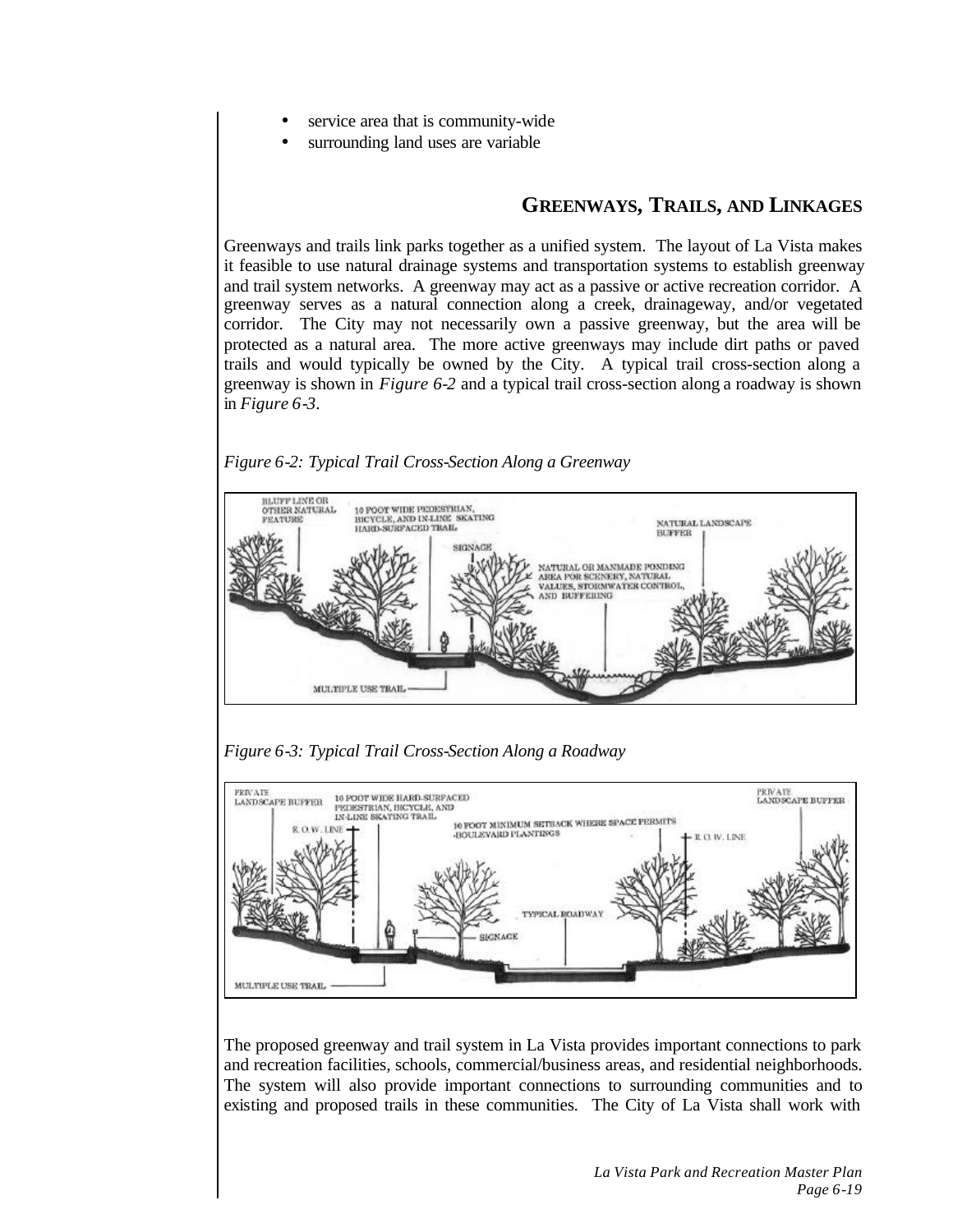surrounding communities to establish relationships and develop important metropolitan and regional trail connections.

The guidelines for greenways and trails are established in *Table 6-1: Required and Optional Facilities and Services*. It is the goal of the City to provide the required facilities and services where possible for greenways and trails.

As general guidelines, greenways and trails should strive to have the following attributes:

- a service area that is community-wide
- surrounding land uses are variable

**Proposed Greenways.** The following tasks should be completed for each greenway.

- Continue/begin land acquisition/preservation/easement process, if to be publicly owned and if necessary
- Develop park master plan by Park and Recreation Advisory Board through public input
- Provide aesthetic and identification amenities
- Provide ADA accessibility and ADA facilities where feasible
- Provide basic requirements that are feasib le and optional additions that are desired (See *Table 6-1: Required and Optional Facilities and Services*)

### **Big Papillion Creek Greenway**

Big Papillion Creek Greenway is located between Harrison Street and Giles Road at the eastern edge of La Vista. A regional trail is proposed along the creek in the future. The stream has been straightened and lined with levees over the years, but remains open.

## **Thompson Creek Greenway**

Thompson Creek Greenway is located between Kelly McMahon Field and Big Papillion Creek. This greenway follows Thompson Creek, a small stream that has been significantly altered over the years by channelization, straightening, and extensive use of rip-rap and gabions. Nevertheless it remains open and is lined with dense vegetation in pla ces, especially from Central Park eastward. The proposed greenway passes through the following La Vista park and recreation facilities: Kelly McMahon Field, La Vista Municipal Pool, La Vista Falls Municipal Golf Course, Central Park, Champion Park, Mayor's Park, and La Vista Soccer Complex, and near Apollo Park and La Vista Sports Complex. Recreation trails are proposed along portions of the Thompson Creek Greenway.

#### **Portal Greenway**

Portal Greenway follows an open stream that flows from Harrison Street near the proposed  $100<sup>th</sup>$  Street Park south under the BNSF Railroad right-of-way, crossing Giles Road west of 101<sup>st</sup> Street and emptying into West Papillion Creek near the La Vista Public Works. This proposed greenway passes through or near the following existing and proposed park facilities:  $100<sup>th</sup>$  Street Park, Portal School-Park, an existing linear park west of  $101<sup>st</sup>$  Street north of Giles Road, and Centennial Park. A recreation trail is proposed the entire length of the greenway.

## **West Papillion Creek Greenway**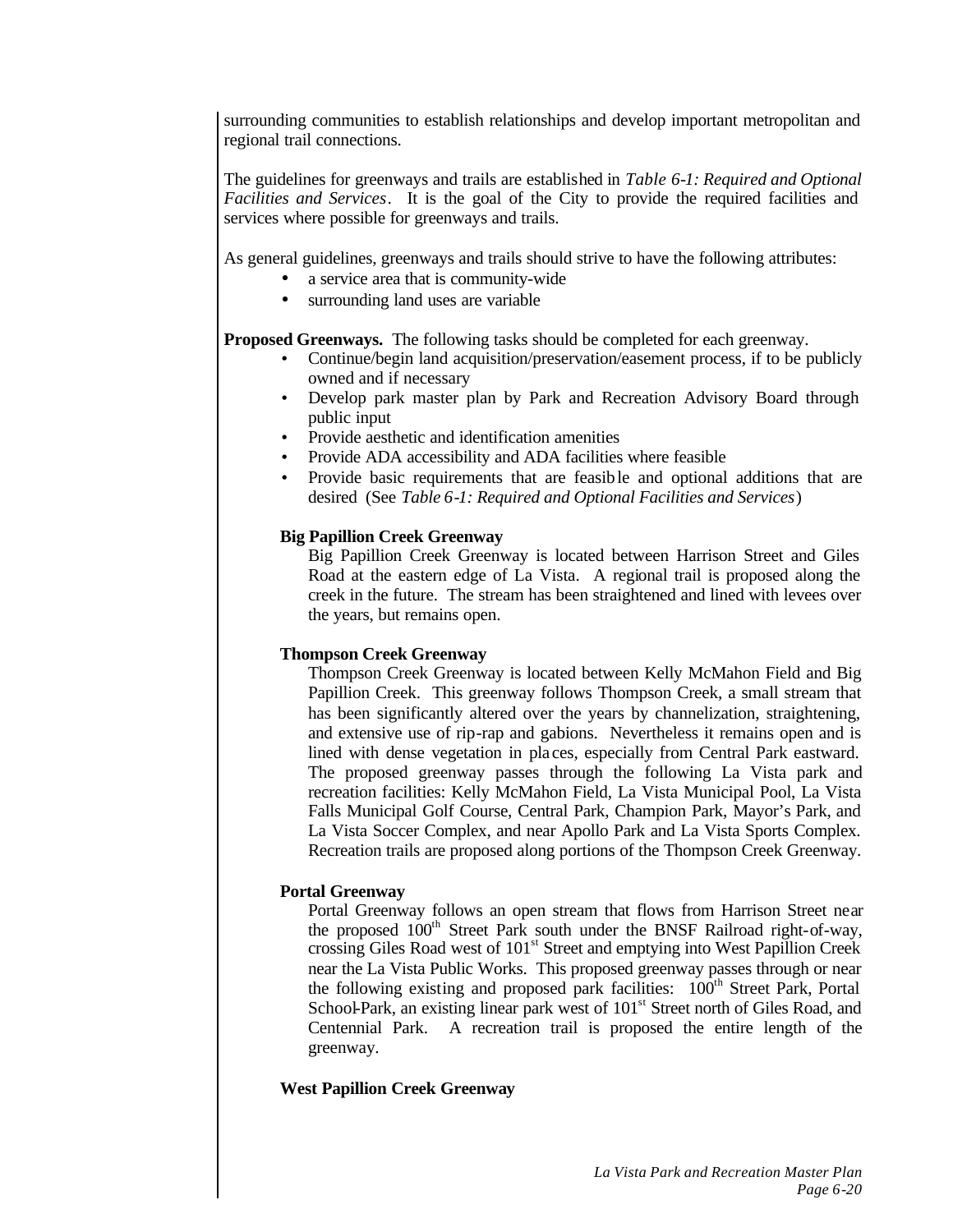West Papillion Creek Greenway follows the creek and abandoned Union Pacific Railroad right-of way diagonally northwest to southeast between Harrison Street and Giles Road. It flows through a broad, open floodplain area. The creek is open all the way through La Vista, but has been straightened and flanked by levees and does not have the appearance of a "natural" stream. Adjacent to the greenway north of Giles Road is the site for the proposed La Vista Commons Community Park. A regional recreational trail is proposed through the entire length of the greenway.

### **Hell Creek Greenway**

This colorfully-named small, open tributary stream of West Papillion Creek flows southward into La Vista at  $115<sup>th</sup>$  Street, emptying into West Papillion Creek about ¼ mile north of Giles Road. The creek still has some stands of vegetation lining its banks, although much has been removed or reduced in area by adjacent commercial and residential development. A recreation trail is proposed for the entire length of the stream south of Harrison Street, linking two proposed parks: Harrison Hills Park and La Vista Commons.

### **South Papillion Creek Greenway**

This is the primary greenway proposed for La Vista. It follows South Papillion Creek from 168<sup>th</sup> Street eastward to where it empties into West Papillion Creek about  $\frac{1}{4}$  mile north of Giles Road at  $144^{\text{th}}$  Street. The greenway is augmented by three smaller greenways along tributary streams: at the village of Chalco, from Chalco Hills Recreation Area, and between  $120<sup>th</sup>$  and  $128<sup>th</sup>$  Streets south of Giles Road. The BNSF right-of-way parallels the creek. Narrowed and channelized in places and free-flowing and lined with vegetation in others, the creek has been altered less than the other major streams in La Vista and presents a more "natural" appearance for at least part of its length. Park and recreation facilities adjacent or near the greenway are: Millard Park,  $152<sup>nd</sup>$  Street Park, Chalco Hills Recreation Area, and La Vista Commons. Recreation trails already exist through most of Millard Park, and are proposed to extend eastward along the greenway to the intersection of Giles Road and 132<sup>nd</sup> Street.

#### **Chalco Greenway**

Chalco Greenway follows a small stream flowing eastward into Chalco Hills Recreation Area and Wehrspann Lake south of Giles Road at 162<sup>nd</sup> Street. A recreation trail is proposed through the greenway westward from existing Chalco Hills trails to serve residential areas in incorporated Sarpy County west of Chalco Hills.

#### **Springhill Greenway**

This greenway runs from the railroad south along an existing drainage swale. A trail is proposed within this greenway. The greenway connects Millard Park to Springhill Park.

**Proposed Trails.** The following tasks should be completed for each trail segment.

- Continue/begin land acquisition/easement process, if necessary
- Develop park master plan by Park and Recreation Advisory Board through public input
- Provide aesthetic and identification amenities
- Provide ADA accessibility and ADA facilities where feasible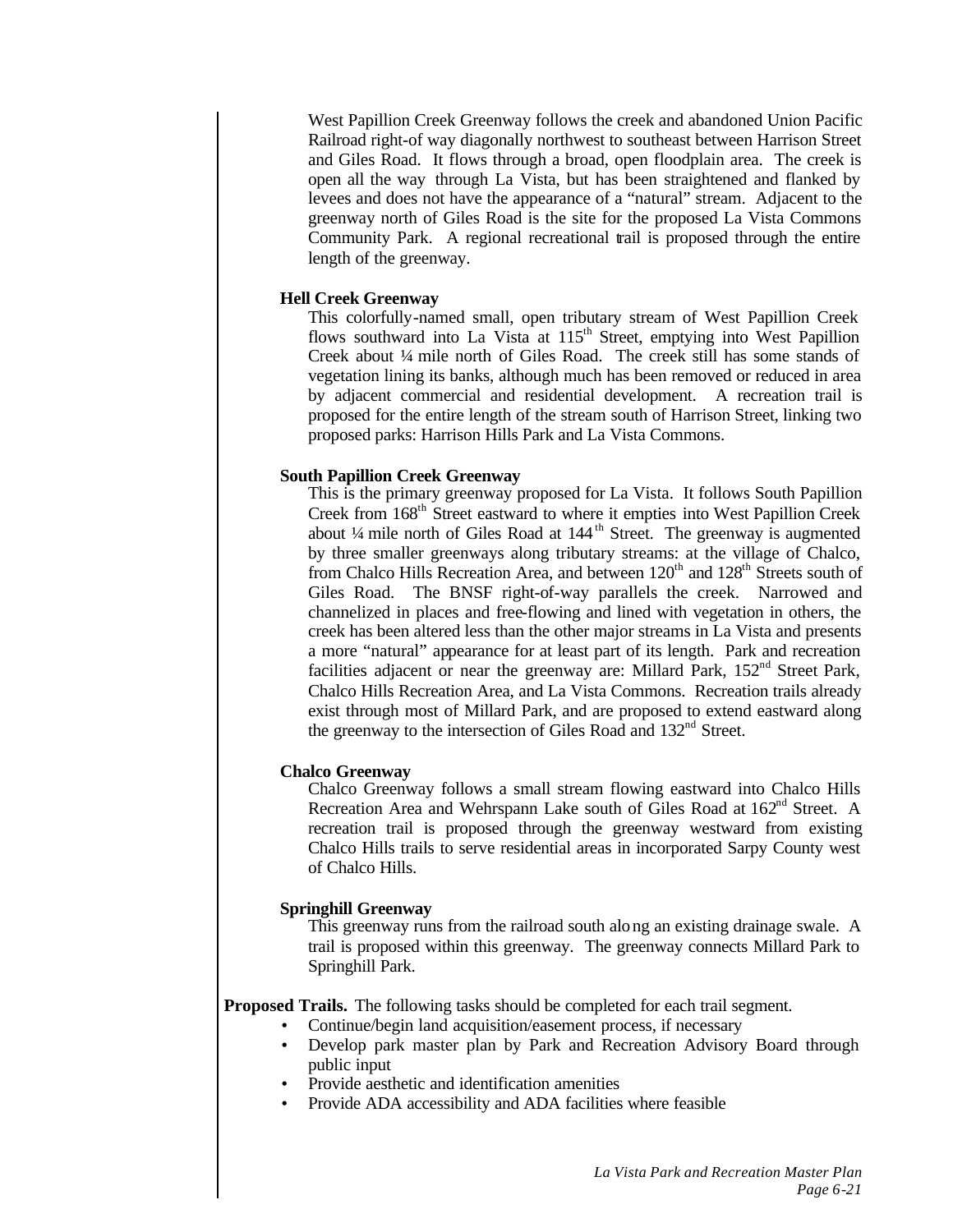| Provide basic requirements that are feasible and optional additions that are<br>$\bullet$<br>desired (See Table 6-1: Required and Optional Facilities and Services)                                                                                                                                                                                                                                                                                                               |                                                                         |
|-----------------------------------------------------------------------------------------------------------------------------------------------------------------------------------------------------------------------------------------------------------------------------------------------------------------------------------------------------------------------------------------------------------------------------------------------------------------------------------|-------------------------------------------------------------------------|
| East of 72 <sup>nd</sup> Street<br>La Vista Soccer Complex to Big Papillion Creek<br>Eberle/Walden Park/Access to La Vista Sports Complex<br>$\bullet$<br>Mayor's Park to La Vista Sports Complex<br>$\bullet$                                                                                                                                                                                                                                                                    | <b>Length</b><br>6,700'<br>1,460'<br>2,650'                             |
| $72^{\rm nd}$ - $96^{\rm th}$ Streets<br>84 <sup>th</sup> Street to Central Park<br>Kelly McMahon Field/Municipal Pool to 84 <sup>th</sup> Street                                                                                                                                                                                                                                                                                                                                 | Length<br>1,770'<br>1,430'                                              |
| $96^{\rm th}$ - $108^{\rm th}$ Streets<br>100 <sup>th</sup> Street Park at Harrison to RR Underpass to Giles Road<br>Giles Road south to West Papillion Creek regional trail<br>$\bullet$<br>(west of Public Works)<br>Centennial Road extension west to greenway                                                                                                                                                                                                                 | Length<br>5,800<br>2,280'<br>800'                                       |
| $108^{\text{th}}$ - $126^{\text{th}}$ Streets<br>Harrison Hills Park at Harrison to West Papillion Creek<br>$\bullet$<br>regional trail at La Vista Commons Park<br>West Papillion Creek regional trail from Giles to Harrison                                                                                                                                                                                                                                                    | Length<br>3,900'<br>1,500'                                              |
| $126^{\text{th}}$ - 144 <sup>th</sup> Streets<br>South Papillion Creek Greenway 132 <sup>nd</sup> - 144 <sup>th</sup>                                                                                                                                                                                                                                                                                                                                                             | Length<br>5,540'                                                        |
| $144^{\text{th}}$ - $168^{\text{th}}$ Streets<br>South Papillion Creek Greenway 144 <sup>th</sup> - 156 <sup>th</sup><br>Willow Creek Park to South Papillion Creek Greenway trail<br>South Papillion Creek Greenway to Giles Road<br>$\bullet$<br>(east of 151 <sup>st</sup> Street)<br>152 <sup>nd</sup> Street Park to South Papillion Creek Greenway trail<br>$\bullet$<br>Springhill Park to Millard Park<br>$\bullet$<br>SW greenway trail to Chalco Hills trail connection | <u>Length</u><br>5,600'<br>3,530'<br>1,880'<br>720'<br>1,900'<br>1,500' |
| 156 <sup>th</sup> at South Papillion Creek to Millard Park trail connection<br>$\bullet$                                                                                                                                                                                                                                                                                                                                                                                          | 450'                                                                    |

## **TREE PLAN**

Trees are very valuable to a community. The City of La Vista would benefit from adopting a Tree Plan; taking advantage of the many benefits trees provide. The following statements depict just how valuable trees would be for La Vista:

- "The net cooling effect of a young, healthy tree is equivalent to ten room-size air conditioners operating 20 hours a day." U.S. Department of Agriculture
- "Trees can boost the market value of your home by an average of 6 or 7 percent." Dr. Lowell Ponte
- "Landscaping, especially with trees, can increase property values as much as 20 percent." Management Information Services/ICMA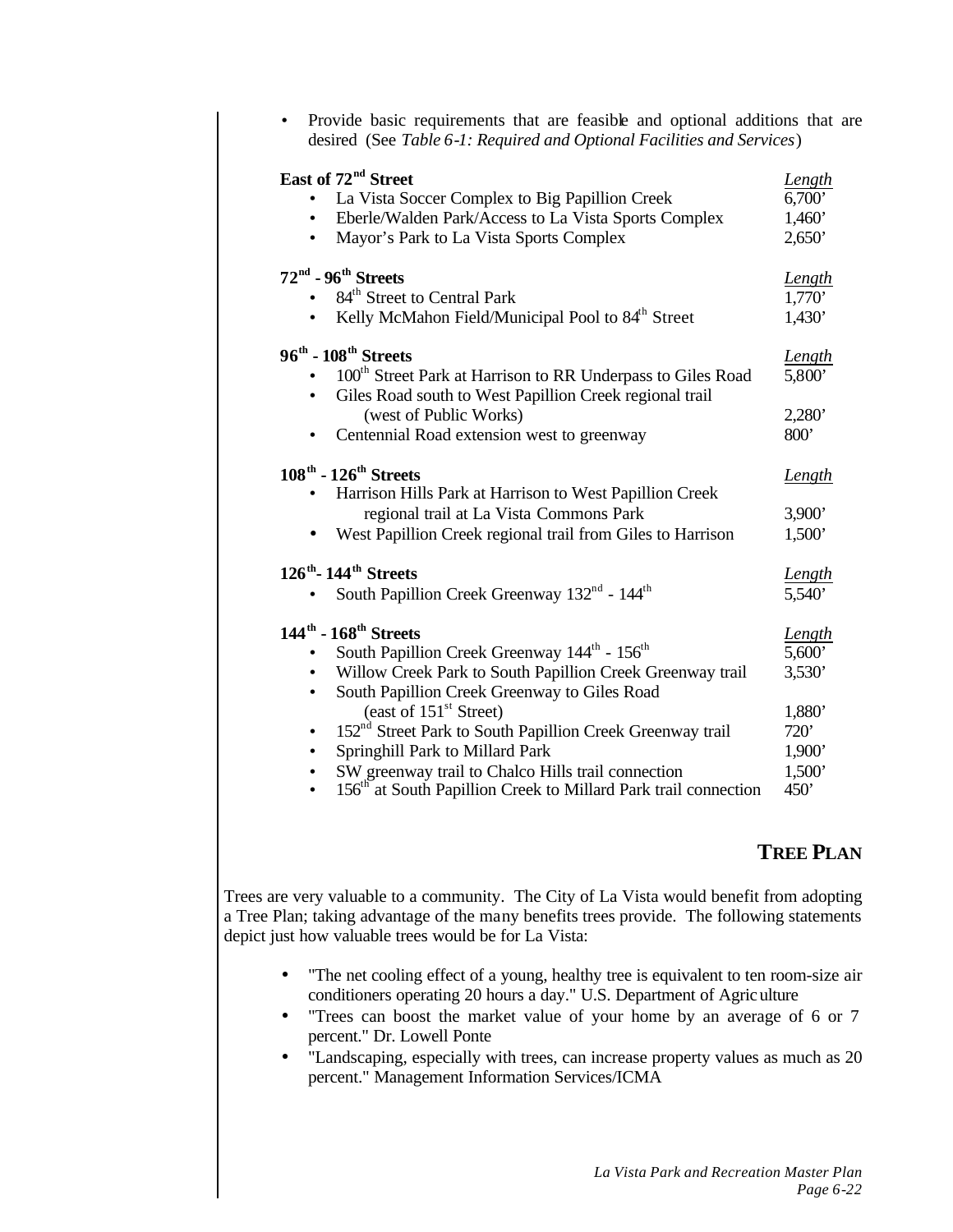- "One acre of forest absorbs six tons of carbon dioxide and puts out four tons of oxygen. This is enough to meet the annual needs of 18 people." U.S. Department of Agriculture
- "There are about 60 to 200 million spaces along our city streets where trees could be planted. This translates to the potential to absorb 33 million more tons of CO2 every year, and saving \$4 billion in energy costs." National Wildlife Federation
- "Trees properly placed around buildings can reduce air conditioning needs by 30 percent and can save 20-50 percent in energy used for heating." USDA Forest Service
- "Trees can be a stimulus to economic development, attracting new business and tourism. Commercial retail areas are more attractive to shoppers, apartments rent more quickly, tenants stay longer, and space in a wooded setting is more valuable to sell or rent." The National Arbor Day Foundation
- "Shade from trees could save up to \$175 per year (per structure) in air conditioning costs." Dr. Lowell Ponte
- "Healthy, mature trees add an average of 10 percent to a property's value." USDA Forest Service
- "The planting of trees means improved water quality, resulting in less runoff and erosion. This allows more recharging of the ground water supply. Wooded areas help prevent the transport of sediment and chemicals into streams." USDA Forest Service
- "In laboratory research, visual exposure to settings with trees has produced significant recovery from stress within five minutes, as indicated by changes in blood pressure and muscle tension." Dr. Roger S. Ulrich Texas A&M University
- "Nationally, the 60 million street trees have an average value of \$525 per tree." Management Information Services

The City of La Vista achieved Tree City USA status for the following years: 1987 to 1994 and 1998 to 2002. La Vista met the four standards for Tree City USA status. These standards include having a Tree Board, which consists of the Park and Recreation Advisory Board; having a Community Tree Ordinance; spending at least \$2.00 per capita on tree planting, maintenance, removal, and management; and having an Arbor Day observance and proclamation.

The proposed Tree Plan includes recommendations for Green Streets, trees within parks, recommended species, species that should not be used, planting guidelines, and right-of-way information/ordinance. (Source: The National Arbor Day Foundation, *http://www. arborday.org*)

#### **Typical Green Streets**

Green Streets are through streets designed to extend a park-like appearance through the City and serve to create an interconnected network of parks, recreation areas, schools, and other civic facilities. The typical Green Streets should be designed or redesigned over time to have one or more of the following elements:

- one or more rows of trees along both sides of the roadway (along City right-ofway or on private property)
- space for wide sidewalks or off-street trails on one or both sides of the roadway
- no overhead utility wires that interfere with the growth of overstory trees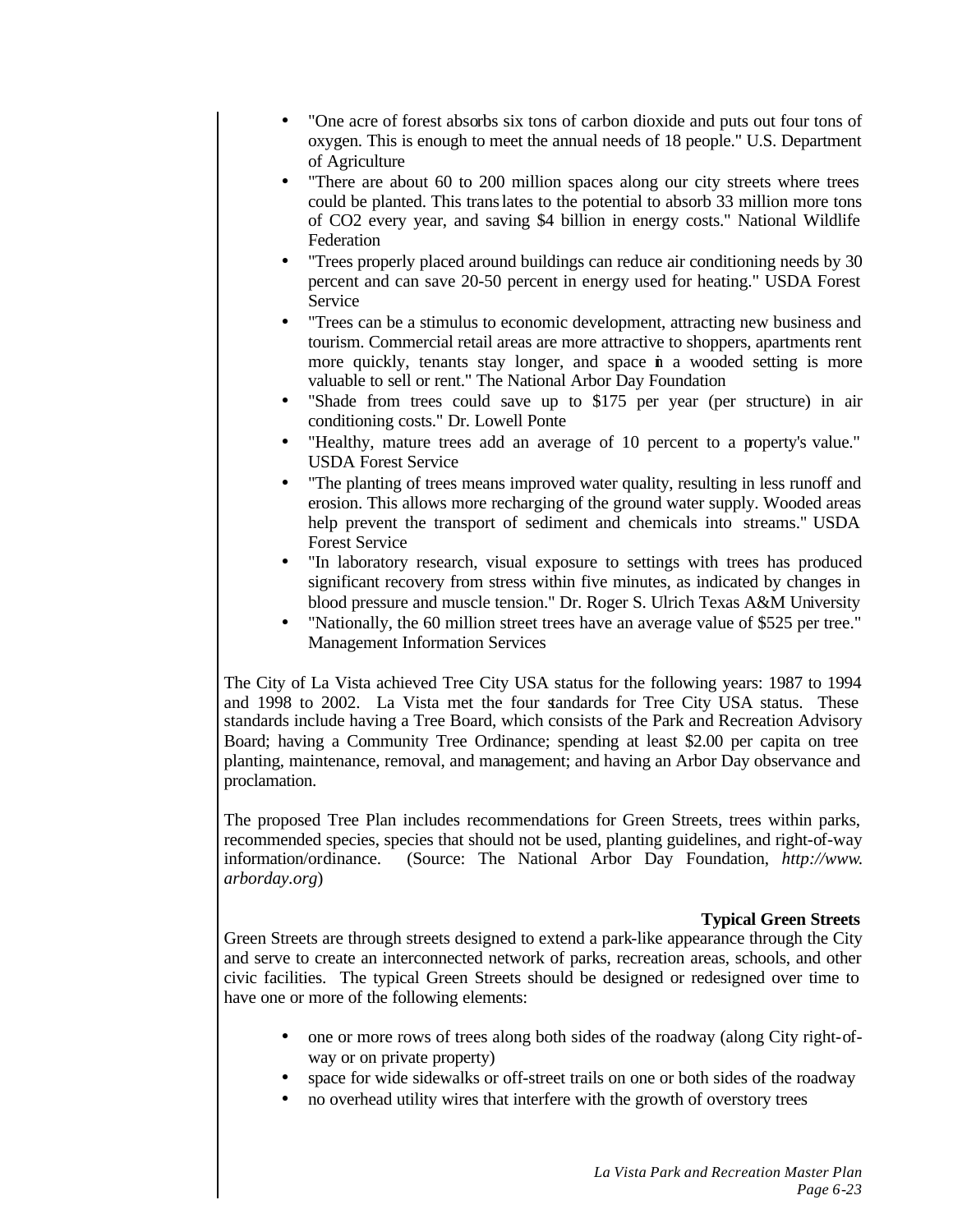Green Streets may include signage, maps, rest areas, benches, nodes, and landscaping. Existing street right-of-way widths would dictate specific design on a street-by-street basis. *Figures 64, 6-5, and 6-6* show typical cross-sections of the three types of Green Streets. The hierarchy of Green Streets is Neighborhood, Secondary, and Primary Green Streets. Neighborhood Green Streets are through streets within a neighborhood. Secondary Green Streets are traffic collector routes. Primary Green Streets are major traffic arteries. *Figure 6-1* illustrates the proposed Green Street network in La Vista.





*Figure 6-5: Secondary Green Street Section*

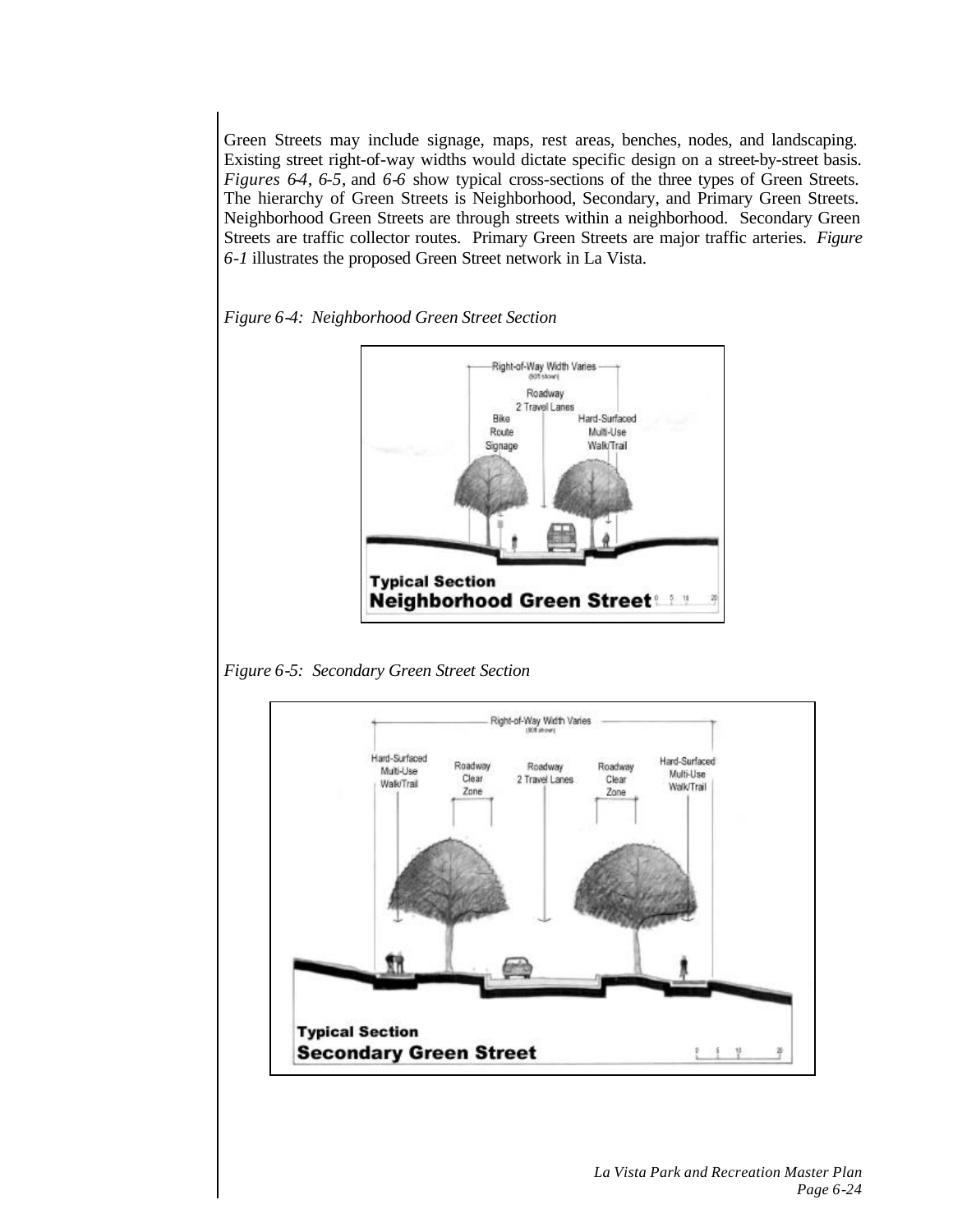



#### **La Vista Green Streets**

Due to the unique layout and circumstances of La Vista, the typical Green Street sections may not always be feasible or appropriate. Where the typical sections are not feasible, for example along Park View Boulevard, the following solution is recommended (see *Figure 6- 7: Alternative Green Street Section for La Vista* ). The existing walk on both sides of the street should be widened to eight feet, extending it toward the street. If there is less than two feet remaining between the widened walk and the curb, it is recommended this strip also be paved, since an area less than two feet wide could likely not be maintained efficiently and attractively in grass. An additional five-foot easement should be acquired from adjoining private property, in which street trees should be planted. Trees should be located three feet from the edge of the walk, spaced at approximately fifty-foot intervals. Allowances should be made for existing items in the R.O.W., such as driveways or fire hydrants. In summary, Green Streets that cannot follow the typical sections should include the following, starting from the street curb:

- grass strip, if more than two feet between curb and walk (if less than two feet from street to walk, strip should be paved)
- eight-foot wide walk
- five-foot easement, in which street trees are planted three feet from the walk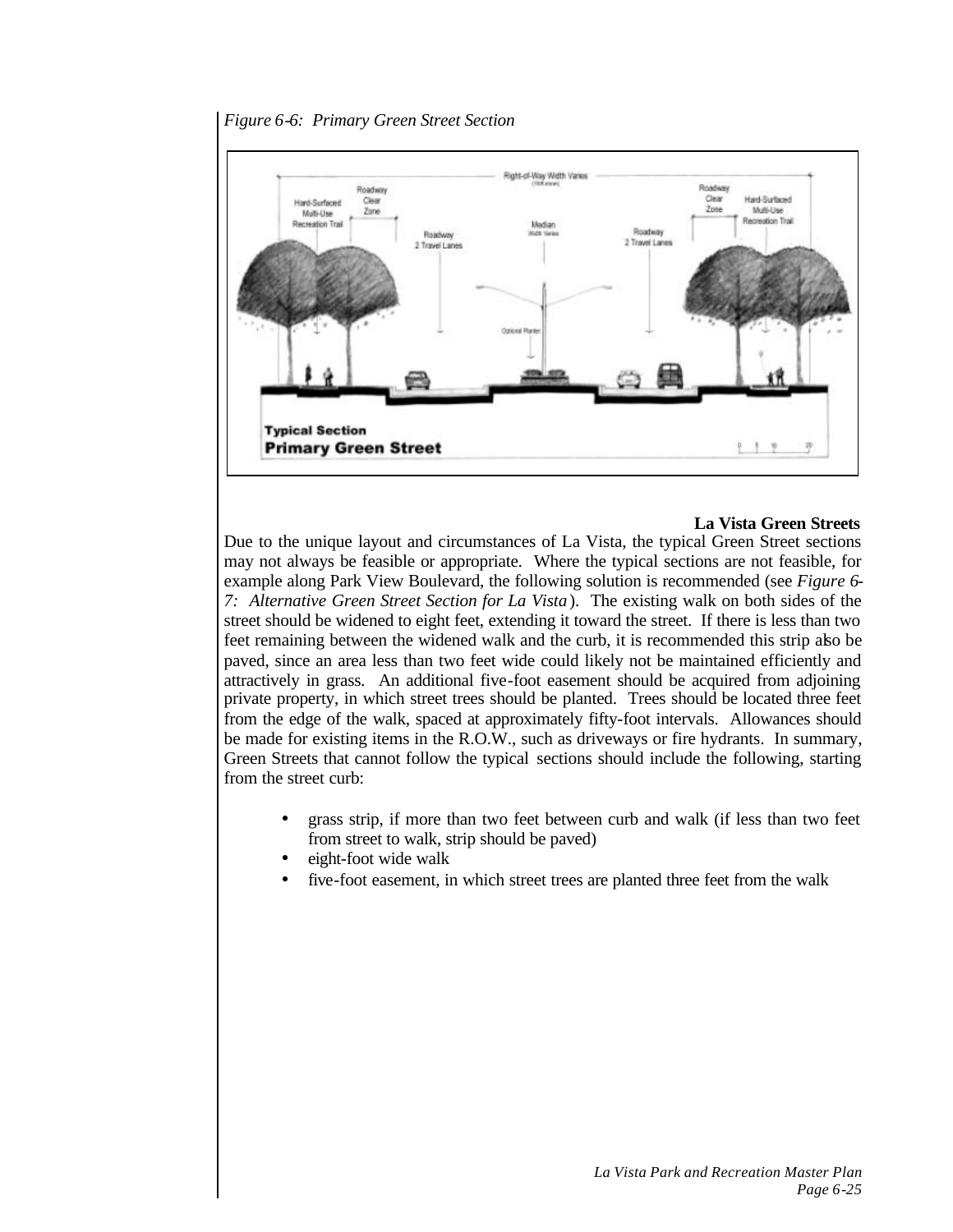

*Figure 6-7: Alternative Green Street Section for La Vista*

The typical section for primary Green Streets may be appropriate for wide right-of-ways in La Vista. One example would be 84<sup>th</sup> Street. The wide right-of-way would allow room for utilities, trees, and walks.

La Vista would benefit from adopting a Green Street policy and implementing it over time. Doing so would ensure that the tree-lined streets become part of the landscape throughout

the City. It would also help create a pedestrian and bike movement network through the City that would link parks and public open spaces together as a continuous, interconnected system. La Vista currently has many streets that function in similar ways as Green Streets. One example of a Green Street that is currently in place is along Brentwood Drive in the Southwind subdivision. The



*Green Street along Brentwood Drive*

existing and proposed Green Streets would augment existing and proposed off-street trails, helping form a unified system of parks and public open spaces. The *La Vista Park and Recreation Master Plan* recommends only Neighborhood Green Streets and Primary Green Streets.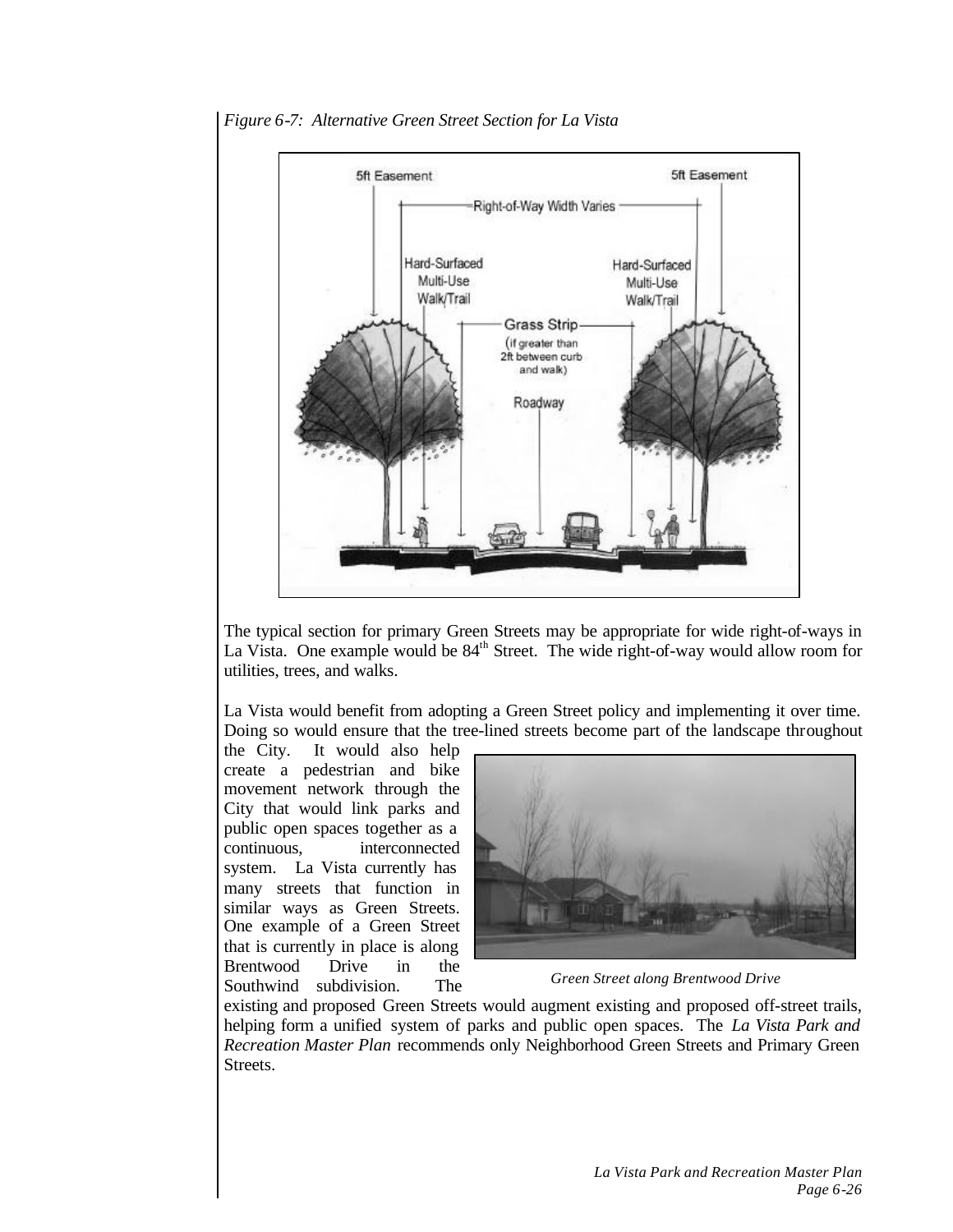The proposed Green Streets in La Vista are as follows: **Neighborhood Green Streets (east of 84th Street)** *Along Between Length*  $66<sup>th</sup> Street & Giles Road$  72<sup>nd</sup> - Han<br>Josephine Street 69<sup>th</sup> - 72<sup>nd</sup>  $72<sup>nd</sup>$  - Harrison 8,080' Josephine Street  $69^{\text{th}}$  -  $72^{\text{nd}}$ <br>Josephine Street  $72^{\text{nd}}$  -  $78^{\text{th}}$  $1,200'$ Josephine Street<br>78<sup>th</sup> Street  $3,150'$  $Harrison - Park View$  2,550'<br>  $72<sup>nd</sup> - 84<sup>th</sup>$  6.500' Park View Boulevard  $6,500'$ • Edgewood Boulevard Park View - Giles 2,300' **Neighborhood Green Streets (84th - 96th Streets)** *Along Between Length* Park View Boulevard  $84^{\text{th}}$  -  $88^{\text{th}}$  $2,340'$ Granville Parkway  $\&$  92<sup>nd</sup> Street Brentwood (east)-Brentwood Circle (west)  $3,730'$ <br> $84<sup>th</sup> - 92<sup>nd</sup>$   $3.590'$ Brentwood Drive  $84^{\text{th}}$  -  $92^{\text{nd}}$ <br>Brentwood Drive  $92^{\text{nd}}$  -  $96^{\text{th}}$  $3,590'$ **Brentwood Drive**  $2,080'$ Vood Lane Drive Glenview - Park View 1,180'<br>
Valley View Drive Granville - 93<sup>rd</sup> 3.500' Valley View Drive Granville -  $93<sup>rd</sup>$  3,500' **Neighborhood Green Streets (96th - 108th Streets)** *Along Between Length* **Brentwood Drive**  $84<sup>th</sup>$  - Giles 5,650' **Centennial Road**  $84^{\text{th}} - 100^{\text{th}}$  2.180' (extend west in future subdivision) **Neighborhood Green Streets (126th - 132nd Streets)** *Along Between Length* • Highland Boulevard Harrison – S. of Chandler 2,920' Lillian Street  $132<sup>nd</sup>$  east to cul-de-sac  $2.530'$ **Neighborhood Green Streets (132nd - 144 th Streets)** *Along Between Length* Gertrude Street &  $137<sup>th</sup>$  Street  $135<sup>th</sup>$  Street  $132<sup>nd</sup>$  - Frederick  $1,900'$ • 135th Street Harrison - Gertrude 750' Joseph & Josephine Streets  $137^{\text{th}} - 144^{\text{th}}$  2,820' • Meadows Parkway Cornhusker - Giles 3,520' **Neighborhood Green Streets (144th - 168th Streets)** *Along Between Length* Echo Hills Drive/146<sup>th</sup> Street/Willow Creek Drive  $144^{\text{th}} - 156^{\text{th}}$  5,400' **Primary Green Streets** *Along Between Length* Harrison Street Big Papio Creek - 168<sup>th</sup> 47,100<sup>'</sup> Giles Road  $72^{\text{nd}} - 108^{\text{th}}$  15,800' Giles Road  $108^{th} - 126^{th}$  6,000' Giles Road<br> $72<sup>nd</sup> Street$  $126^{th} - 168^{th}$  20,800' • 72nd Street Harrison - Giles 5,280'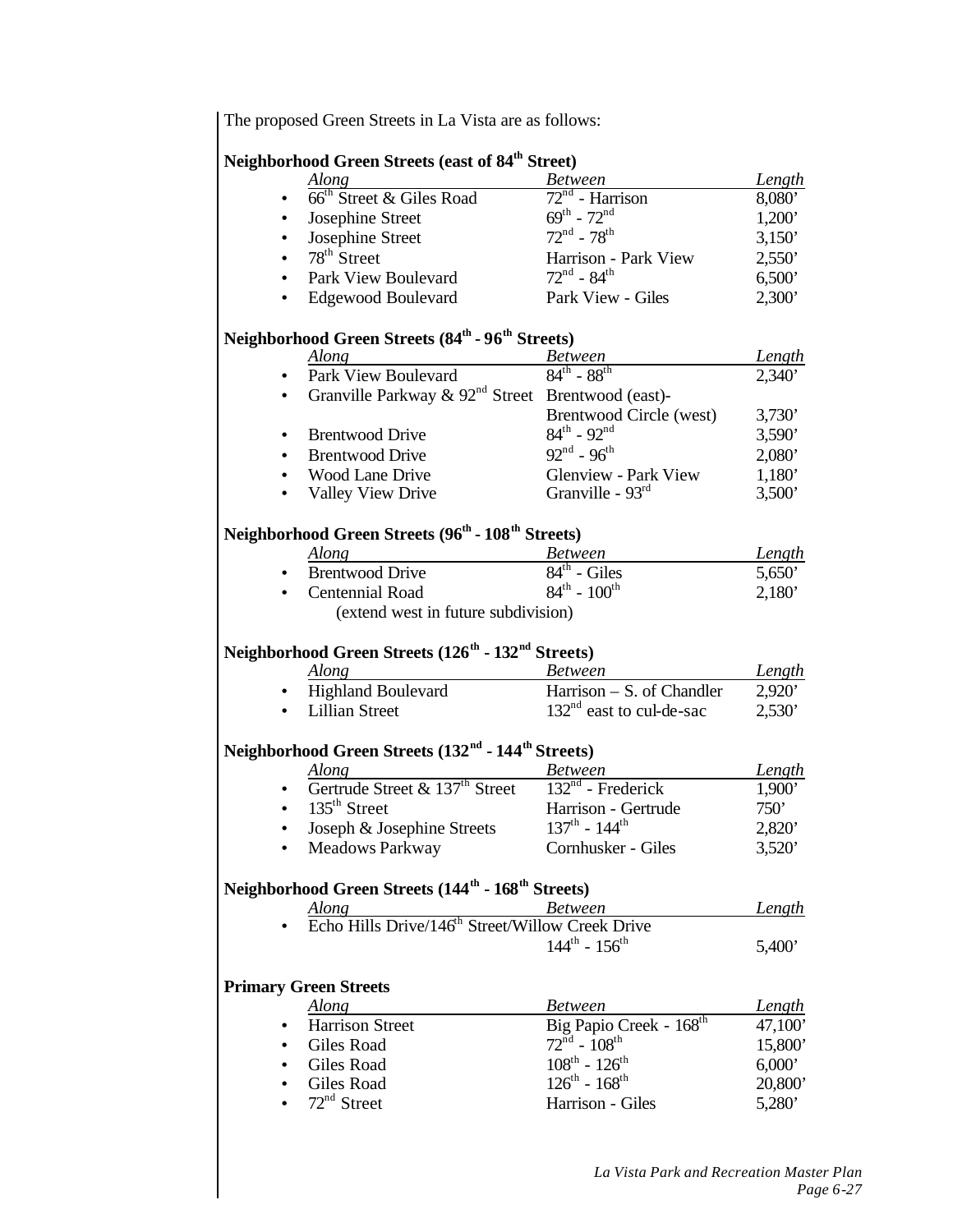| $\bullet$ 84 <sup>th</sup> Street  | Harrison - Giles      | 5,280'             |
|------------------------------------|-----------------------|--------------------|
| $\bullet$ 96 <sup>th</sup> Street  | Harrison - Giles      | 5,280'             |
| $\bullet$ 96 <sup>th</sup> Street  | South of Giles        | 3,980'             |
| $\bullet$ 108 <sup>th</sup> Street | Harrison - Giles      | 5,280'             |
| $\bullet$ 126 <sup>th</sup> Street | Harrison - Giles      | 5,200'             |
| • $132nd$ Street                   | Harrison - Cornhusker | 7.940'             |
| $\bullet$ 144 <sup>th</sup> Street | Harrison - Cornhusker | $7,940$ ' existing |
| $\bullet$ 156 <sup>th</sup> Street | Harrison - Giles      | 5,280'             |

It is recommended that Green Streets be included in the Comprehensive Plan and that a detailed study of Green Streets be conducted. The study should examine several issues, including:

- how to develop and implement Green Street policies
- concerns of property owners (commercial, business, private)
- specific location criteria of Green Streets and elements
- detailed implementation and maintenance responsibilities

By adopting a Green Street plan, the greenway and trail network would in effect be extended throughout the City, ensuring that tree-lined streets and/or trails become part of the City's overall landscape.

#### **Park Trees**

Just as Green Streets can help provide a unified and cohesive system throughout the City, so can the trees located within the parks. Park trees can provide numerous benefits to the park, including:

- Add value to the property (and nearby property)
- Help cool the area
- Break the cold winds
- Provide food and protection for wildlife
- Separate different uses
- Provide a screen between the park and nearby residents
- Provide a buffer between the park and heavily used streets or undesirable uses
- Aesthetically pleasing

Trees within parks should be enhanced with shrubs, flowers, and ground covers. (Source: The National Arbor Day Foundation, *http://www.arborday.org*)

#### **Recommended Trees for Green Streets and Park Trees**

Choosing the right tree for the right location is important. Although the same few species of trees are planted again and again, there are actually many types of trees that will grow well in eastern Nebraska. Diversity is the cornerstone of a healthy community forest.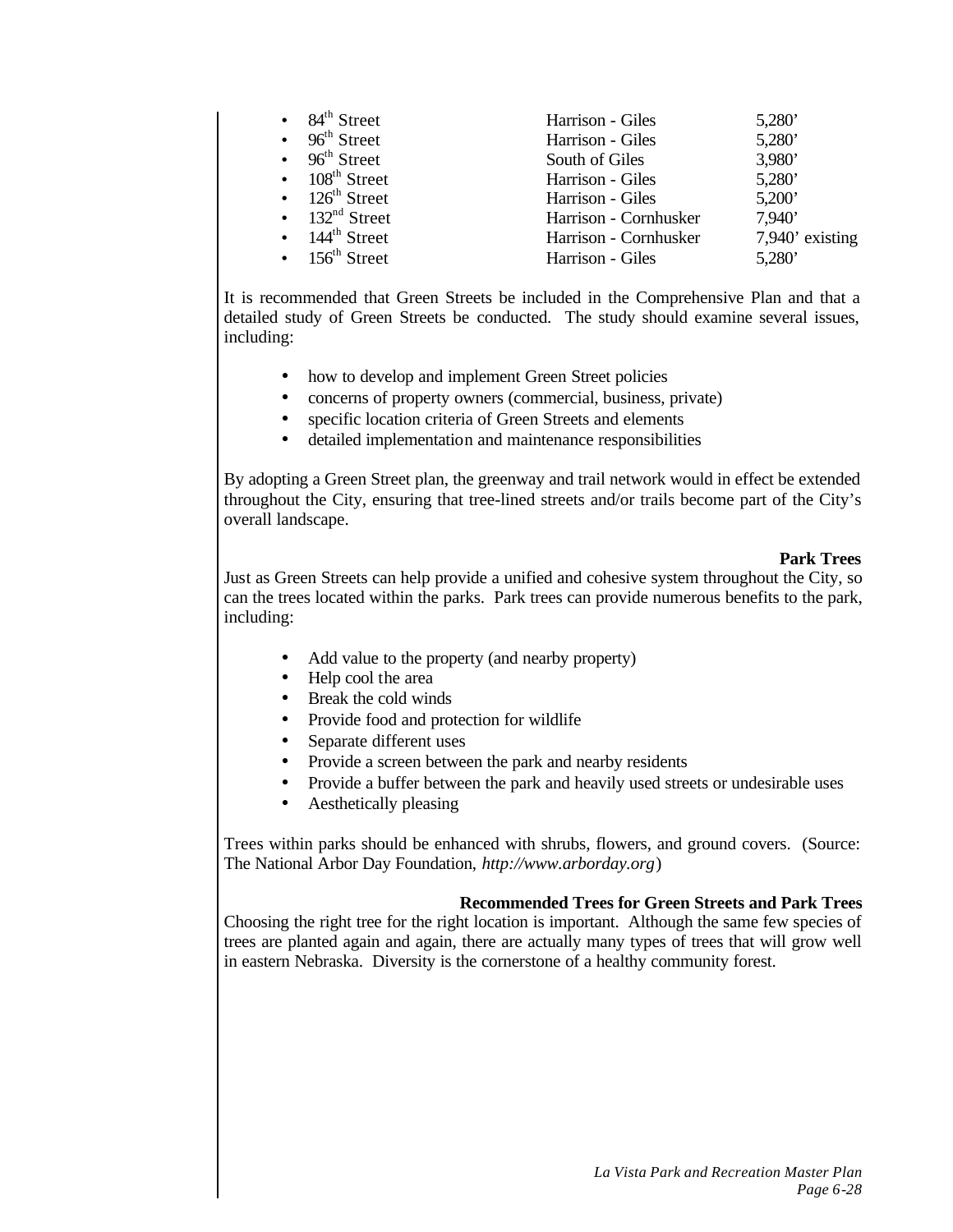The following list of trees identifies those species that would thrive in the La Vista area.

### **Evergreen Trees**

- Fir
	- Douglas
	- White or Concolor
- Pine
	- Jack
	- Korean
	- Limber
	- Ponderosa
	- Scotch
	- White

### **Large Deciduous Trees**

- Ash
	- Green 'Marshall Seedless'
	-
	- Green 'Patmore' - White 'Autumn
	- Purple'
- Baldcypress
- Birch, River
- Cherry, Black
- Cottonwood
	- 'Ohio Red'
	- 'Platte'
- Elm
	- 'Dynasty'
	- 'Homestead'
	- 'Pioneer'
- **Hackberry**
- Honeylocust
	- Thornless
	- 'Shademaster'
	- 'Skyline'
	- Kentucky Coffeetree
- Larch
- Linden
	- American
	- Greenspire
	- Redmond
	- Silver
- Spruce
	- Black Hills
	- Colorado
	- Norway
	- Serbian
	- White
- Maple
	- Norway
		- 'Deborah'
		- 'Emerald Lustre'
		- 'Emerald Queen'
	- Red
		- 'Autumn Blaze' 'Northwood'
		- 'Red Sunset'
	- Sugar
	- 'Bonfire'
		- 'Green Mountain'
		-
		- 'Legacy'
- Oak
	- Bur
	- Red
	- Shingle
	- Swamp White
- **Sycamore** 
	- American
	- European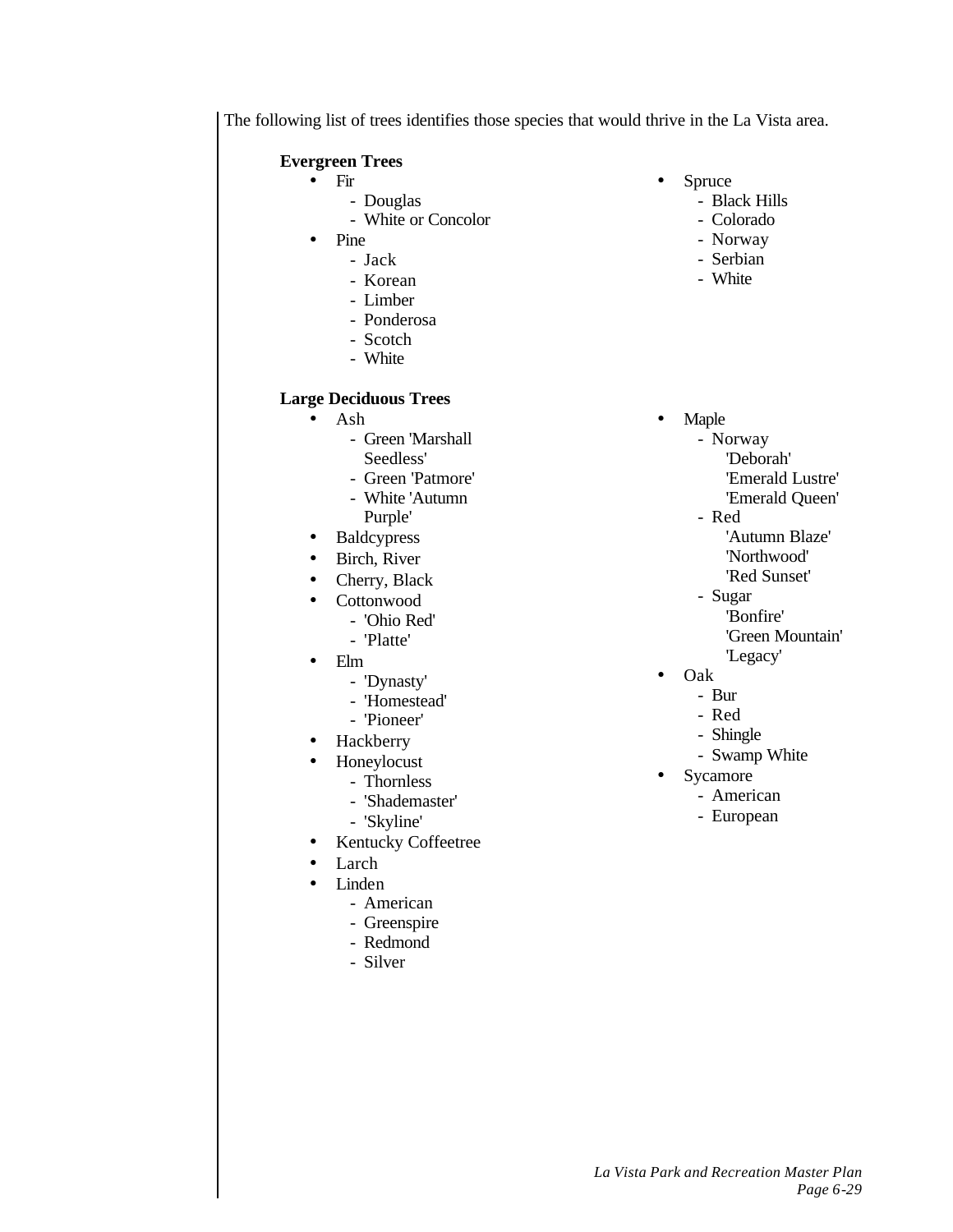#### **Medium and Small Deciduous Trees**

- Buckeye, Ohio
- Birdcherry, European 'Summer Glow'
- Callery Pear
	- 'Aristocrat'
	- 'Capital'
	- 'Chanticleer'
	- 'Redspire'
- Cherry, Canada Red
- Corktree, Amur
- **Crabapple** 
	- 'Adams'
	- 'Donald Wyman'
	- 'Harvest Gold'
	- 'Indian Magic'
	- 'Indian Summer'
	- 'Liset'
	- 'Mary Potter'
	- 'Prairiefire'
	- 'Professor Sprenger'
	- 'Red Snow'
	- 'Robinson'
	- 'Sargent'
	- 'Spring Snow'
	- 'Snowdrift'
	- 'Sugartyme'
	- 'Zumi'
- Dogwood
	- Gray
	- Kousa
- Ginkgo
- Hawthorn
	- Cockspur
	- Cockspur, thornless
	- Green 'Winter King'
	- Lavalle
	- Washington
- Honeylocust
	- 'Imperial'
- Hophornbeam
- Lilac, Japanese Tree
- Magnolia, Saucer
- Maple
	- Amur
	- 'Flame'
	- 'Columnar' Norway
- Redbud, Eastern
- Serviceberry
	- 'Autumn Brilliance'
	- 'Cole Select'
- Sumac
- Turkish Filbert
- Zelkova, Japanese

The following list of trees should *not* be permitted along Green Streets:

- All Cottonwoods
- All Evergreens
- All Poplars
- All Willows
- Birch
- Box Elder
- Bradford Pear
- Buckeye
- Catalpa
- Cypress
- Horsechestnut
- Mulberry
- Non-Approved Elms
- Pecan
- Pin Oak
- Russian Olive
- Silver Maple
- Tree of Heaven (Alianthus)
- Walnut

(Sources: University of Nebraska – Lincoln, Cooperative Extension, *http://hortparadise.unl. edu/newsrelease/recommendedtreesfornebraska.htm*, Recommended Trees for Nebraska. University of Nebraska – Lincoln, Cooperative Extension, Institute of Agriculture and Natural Resources, Douglas/Sarpy Counties, Trees Recommended for the Omaha Area. City of Lincoln, Park and recreation Department, Forestry Section, Approved Trees for Streets, Revised August 1999)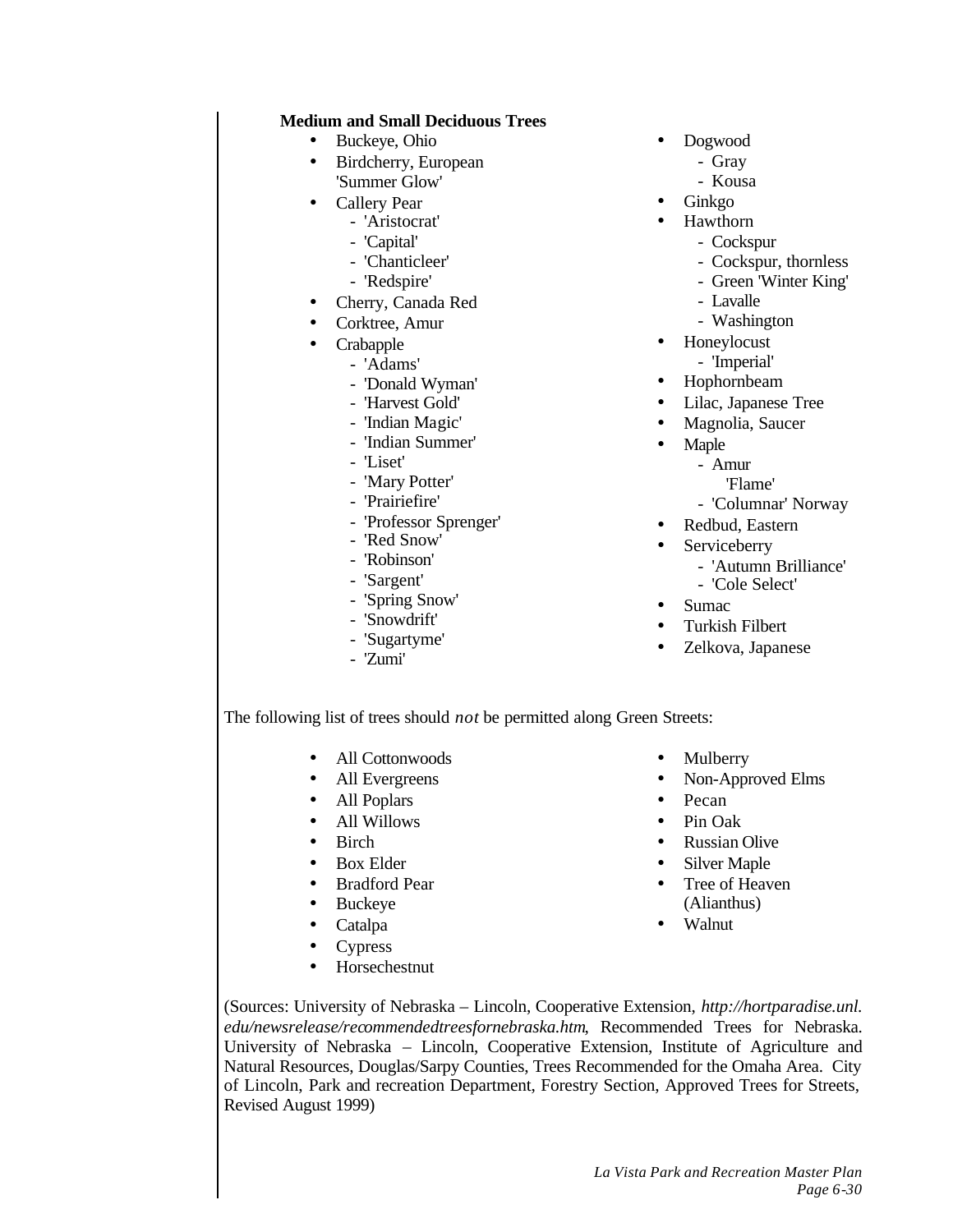#### **Guidelines for Planting Trees**

Properly planted and cared for trees add beauty, protection, and diversity to almost any location, whether it be along a street or in a park. To maintain a well-kept and desirable landscape, proper planting and maintenance practices are essential. To ensure success, appropriate species should be selected, correct planting techniques followed, and knowledge of growth characteristics, site requirements, and intended landscape function is required.

To ensure the right plant is planted in the right location, a landscape/planting plan should be prepared. Trees should be arranged in natural and complementary groupings. Trees should also be arranged to prevent potential negative impacts, such as damage from mowing equipment, over-watering, under-watering, lack of sun exposure, and over-fertilizing. Aesthetic needs, site limitation, intended function, and maintenance capabilities should also be considered.

Selecting the most appropriate location for planting is one of the most critical decisions made during the planting process. When selecting a species and site, consider overhead and underground utilities, future construction sites, exposure to sunlight, soil drainage needs, and the mature size of the plant.

Selecting the appropriate species of tree is also important for the survival of the plant. The basic criteria for selecting trees are hardiness and function. Hardiness is the ability to withstand cold, heat, drought, and other adverse soil and environmental conditions. Function means the intended use of the tree in the landscape, including mature size, growth rates, longevity, form, texture, strength, color, flowering habit, insect and disease resistance, and other physiological characteristics. Planting objectives, site conditions, and the tree's growth characteristics must be compatible.

Once the location and desired species have been determined, a reliable nursery can assist with selecting the tree. Nursery plants usually are properly cultivated and trained, have welldeveloped root and crown systems, and are more likely to survive than wild trees. Nurseries typically offer a large selection of sizes and species. Plants from a hardy seed source and grown in a similar climatic zone should be selected to help insure survival. Smaller nursery stock recovers from transplant shock more quickly. Standards, including plant size designations, height, caliper, ball or pot size, have been set by the American Association of Nurserymen in the publication entitled *American Standard for Nursery Stock*. These standards help to guarantee quality and to facilitate commerce in nursery stock. Good, high quality nursery stock is the best assurance of success.

There are four basic forms from which trees can typically be purchased: bare-root, containergrown, balled-and-burlapped (B&B), and spade -dug. The best time to plant bare-root trees is in the spring when no frost is in the soil (typically between March 1 and May 15). The air temperature should be above freezing and the soil must be in a workable condition. Planting should not take place during exceptionally wet, dry, or windy periods. Balled-and-burlapped trees typically do best when planted in the spring between March 1 and June 15, as long as weather and soil conditions are optimal. Planting is also appropriate in the fall before the soil freezes, usually between August 15 and October 30. For spring and fall planting, daytime temperatures should remain below 80 degrees F. Container-grown stock may be planted during most of the year, so long as the soil is not frozen and it is not during the extreme heat of summer. The most optimal time for planting these trees is the same as for balled-and-burlapped trees. Although trees can be planted at any time and survive with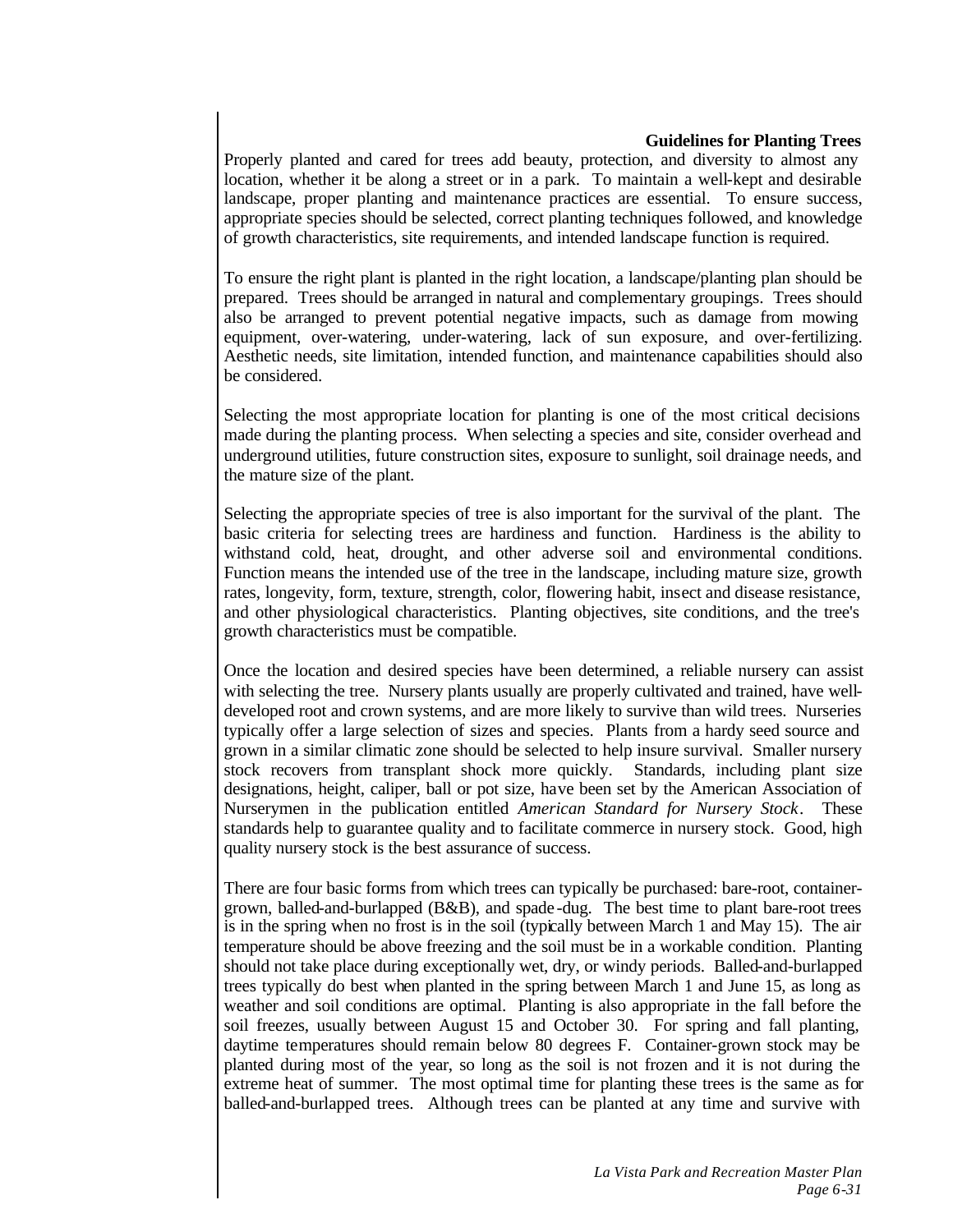proper care, the most appropriate time to plant is during the dormant season. Generally, the optimal time periods are in the fall, after the tree drops its leaves, or before buds break in the spring.

As soon as possible after trees are received, they should be planted. Prior to when plants can actually be planted, they should be protected from drying and overheating, placed in a cool, shaded location, protected from damaging winds and mechanical damage, and the roots should be covered with a moist mulch material. The roots should not be submerged in water. Plants should be handled only by the container or soil ball. Before planting, all labels, wires, etc. except from around the root ball should be removed.

Before the actual planting takes place, major soil deficiencies should be identified and corrected, if possible; underground utilities should be located and avoided; subsurface drainage should be evaluated; and placement should be evaluated to allow proper growth and development of the tree.

The planting hole should be two to three times wider than the root system of the tree to be planted. The finished hole should be wider at the top than at the bottom and at least two feet wider than the root mass. The tree should be placed slightly higher (two to three inches maximum) than the nursery level. The root ball should be placed on solid soil and the soil should be mounded up to the top of the root ball when filling. The backfill soil should be neither too wet nor too dry and large clods and stones should be removed. Soil amendments should not be used.

Balled-and-burlapped or container-grown stock should be lifted and carried only by the ball or container. The twine and burlap from balled-and-burlapped trees should be cut and removed from around the root collar. The containers of container-grown trees should be completely removed before placing in the hole. Roots should be spread out as much as possible. Backfill soil should be added in alternating layers with water used to help settle the soil. To prevent soil structure damage, care should be taken not to tamp or otherwise work or compact the soil after the tree has been watered. Bare-root trees do require special care when planting and backfilling. To allow the roots to spread over the mound and form close contact with the soil, the roots should be placed in their natural position directly above the mound of soil built in the bottom of the hole. The soil used for backfill should be worked gently and gradually around the roots and settled by watering.

When properly planted and cared for, trees will thrive and provide beauty, protection, and diversity in the landscape. (Source: Woody Landscape Plants: Selection and Planting, G98- 1349-A, Apr-14-00, *http://www.ianr.unl.edu/pubs/forestry/g1349.htm*, David P. Mooter, Mark O. Harrell, Justin Evertson.)

#### **Right-of-Way Information/Ordinance**

The street right-of-way (R.O.W.) is the publicly owned strip of land within which there is public control, common right of passage, and within which all pavement and most utilities and located. The R.O.W. is comprised of the street, parking, and sidewalk. In most La Vista residential areas, the R.O.W. is the area generally measured 12 feet from the top of the curb to the property line.

In November 2001, the La Vista City Council passed an ordinance to update and clarify the City's Municipal Code related to obstructions in the R.O.W. The old code represented a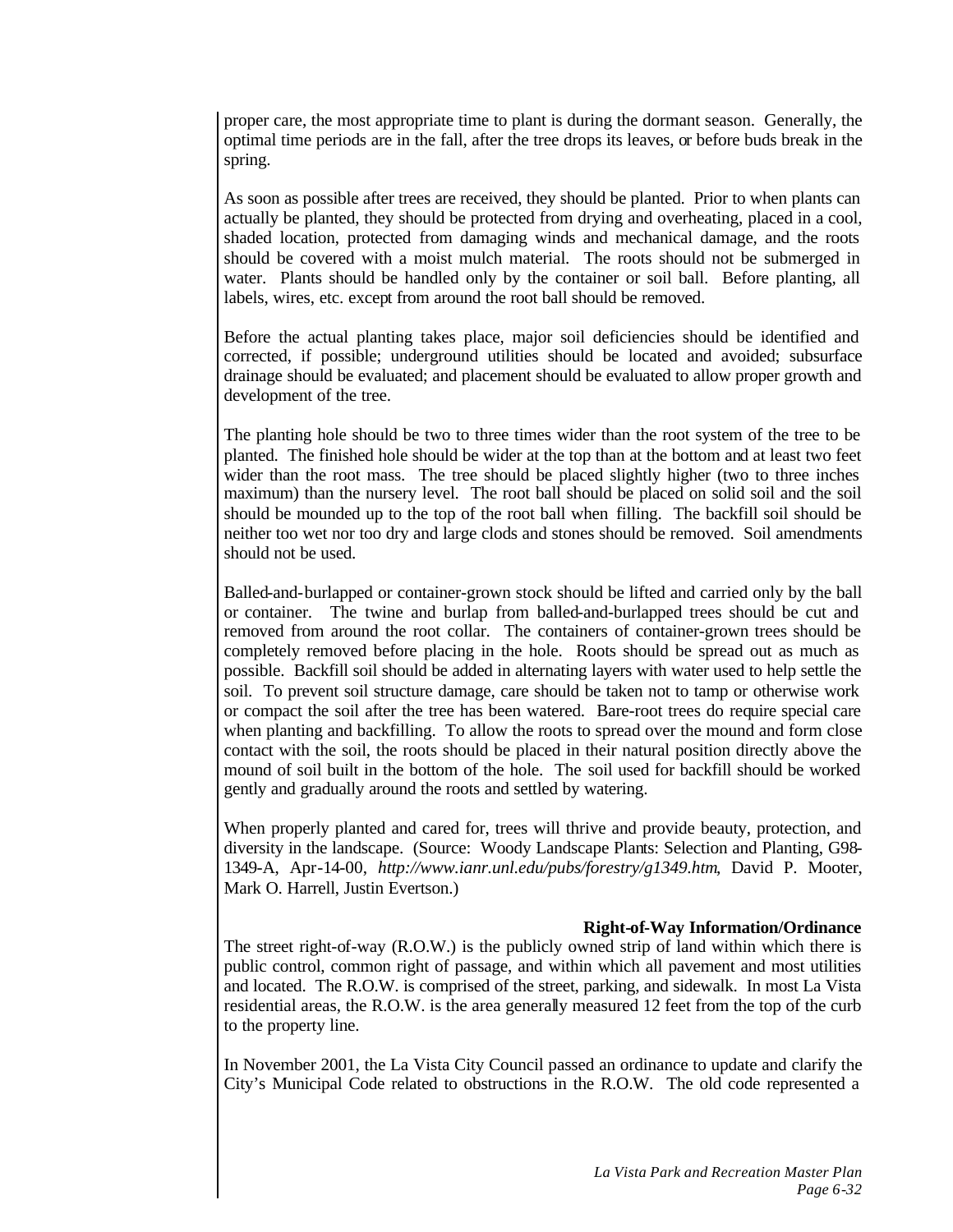patchwork of provisions adopted over a 20-year period regulating the R.O.W. that often created confusion and uncertainty.

Beginning in January 2002, property owners in La Vista were required to register all existing structures, retaining walls, fences, mailbox structures, and trees, bushes and shrubs located within the street R.O.W. Property owners have until January 2003 to obtain a "free" permit that will "grandfather" nonconforming items or materials within the R.O.W. considered not to be obstructions. After this one-year period, permits will be issued at a charge of \$100. Once the application is received, the Building Inspector/Official will make the final determination as to which items are allowed to remain and which are considered obstructions and must be removed. The property owner will be notified as to the status of their application. If a permit is not obtained by the end of 2003, all items not allowed in the R.O.W. will be required to be removed at the property owner's expense.

According to the updated ordinance, the following items are allowed in the R.O.W.:

- Utilities
- Mailboxes (pole type)
- Sprinkler systems
- Turf grass or other acceptable materials incorporated at grade level (i.e. landscaping gravel, bricks, decorative pavers, etc.)

Any "grandfathered" item in the R.O.W. that either deteriorates, dies, is not maintained, or is destroyed may not be replaced and is subject to removal at the expense of the homeowner. The following items may be "grandfathered":

- Existing trees and shrubs
- Existing retaining walls
- Existing fences
- Existing mailbox structures

To meet the requirements of Green Streets, it is recommended this ordinance again be updated to allow the planting of trees within the Green Street easement. Only those trees previously listed should be allowed to be planted in the easement. Existing trees within the R.O.W. and easement should be taken into consideration when developing and implementing the Green Streets plan. (Source: City of La Vista, Right-of-Way Information.)

#### **Purpose of the Tree Plan**

The benefits Green Streets and trees within parks would provide are numerous. Trees help to attract businesses, are aesthetically pleasing, provide shade and buffers, increase property values, and provide habitat for wildlife.

The proposed Tree Plan for La Vista recommends adopting a Green Streets Plan and providing additional trees within the parks. Green Streets help to create a unified park and recreation system by connecting parks, schools, commercial areas, and other civic oriented areas. These places would be linked by tree lined streets and off-street trails. By providing additional trees within the parks, buffers could be provided to screen nearby residents or undesirable uses, additional shade is provided, and different uses within the park could be separated.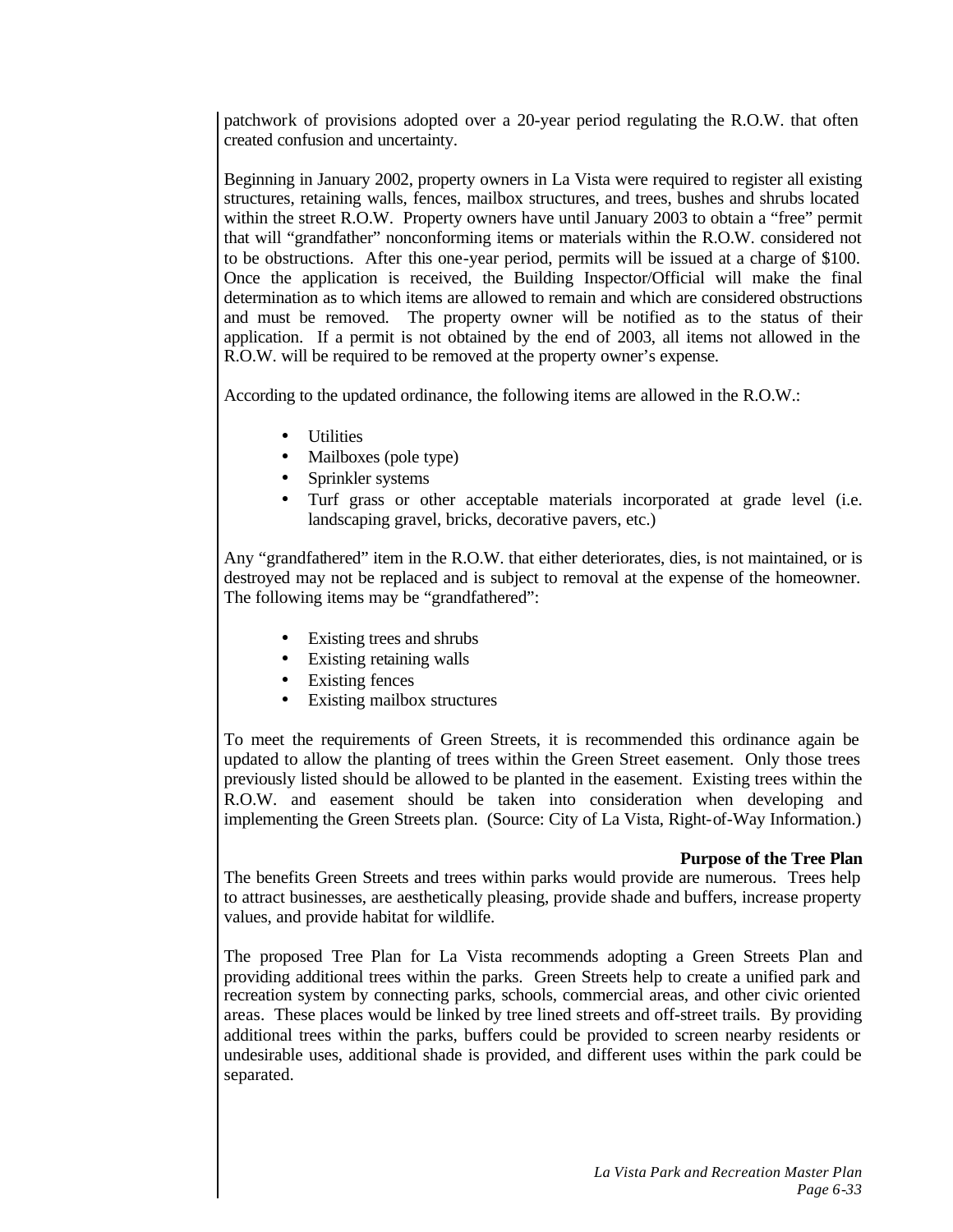It is important to plant trees that have been known to survive and thrive in this area. By choosing the correct species of trees and implementing appropriate planting techniques, the trees will provide a beautiful landscape for the City of La Vista.

## **RECREATION ACTIVITY RECOMMENDATIONS**

Rapid residential development within La Vista's current corporate limits, and the potential annexation of the equally rapidly developing area west to 168th Street are projected to more than triple the city's current population by 2015. This growth will have significant impact on the need to supply recreational facilities, programs, and activities for its current and future residents. Current program facility, equipment, and staffing requirements will likely triple, for example, even if no additional programming is added. And it is likely that the city's residents will begin to expect that more programming be locally available, resulting in even greater requirements for facilities, programs, equipment, and staff.

### **Periodic Survey**

The Park and Recreation Department should budget for and conduct periodic comprehensive surveys to assess how well current recreation needs are being met and help plan future recreation programming. Surveys should be statistically valid.

#### **Improved Communication**

One way to improve community perceptions about park and recreation facilities, programs, and activities is through improved and expanded communication efforts. Local media consultants could help plan campaigns directed toward markets that may not respond to traditional communication means such as announcements in newspapers, articles in City newsletters, or fliers sent home from school. A web site and frequent public service announcements or paid advertising on local radio stations aimed at young audiences would be ways to reach La Vista youth, for example.

## **Indoor Facilities: Community Center, Craft Area/Meeting Rooms, Gyms**

Current short-term indoor recreation space and facilities shortages could be alleviated by negotiating joint-use agreements with the school district for use of elementary and junior high school gyms, art rooms, classrooms, and other school facilities. In the long term, however, La Vista's population is expected to more than triple by 2015, and it is likely the city will need a second, larger, centrally located community center if it is to adequately fulfill the recreational needs of its residents. A potential site for a new community center is the southwest portion of the proposed La Vista Commons park. That location offers the advantages of a highly visible central location on undeveloped, future park land that is easily accessible to the entire community via major roads.

## **Outdoor Athletic Facilities**

Recreation facility analysis presented earlier in this report shows current and predicted shortages in several types of outdoor athletic facilities. The following discussion suggests ways to alleviate the shortages.

**Badminton Courts.** These are easily established on any area of open, level turf. If community interest in badminton increases, the Park and Recreation Department should have rental equipment available, and suggest several level, open sites in the park system to use for badminton.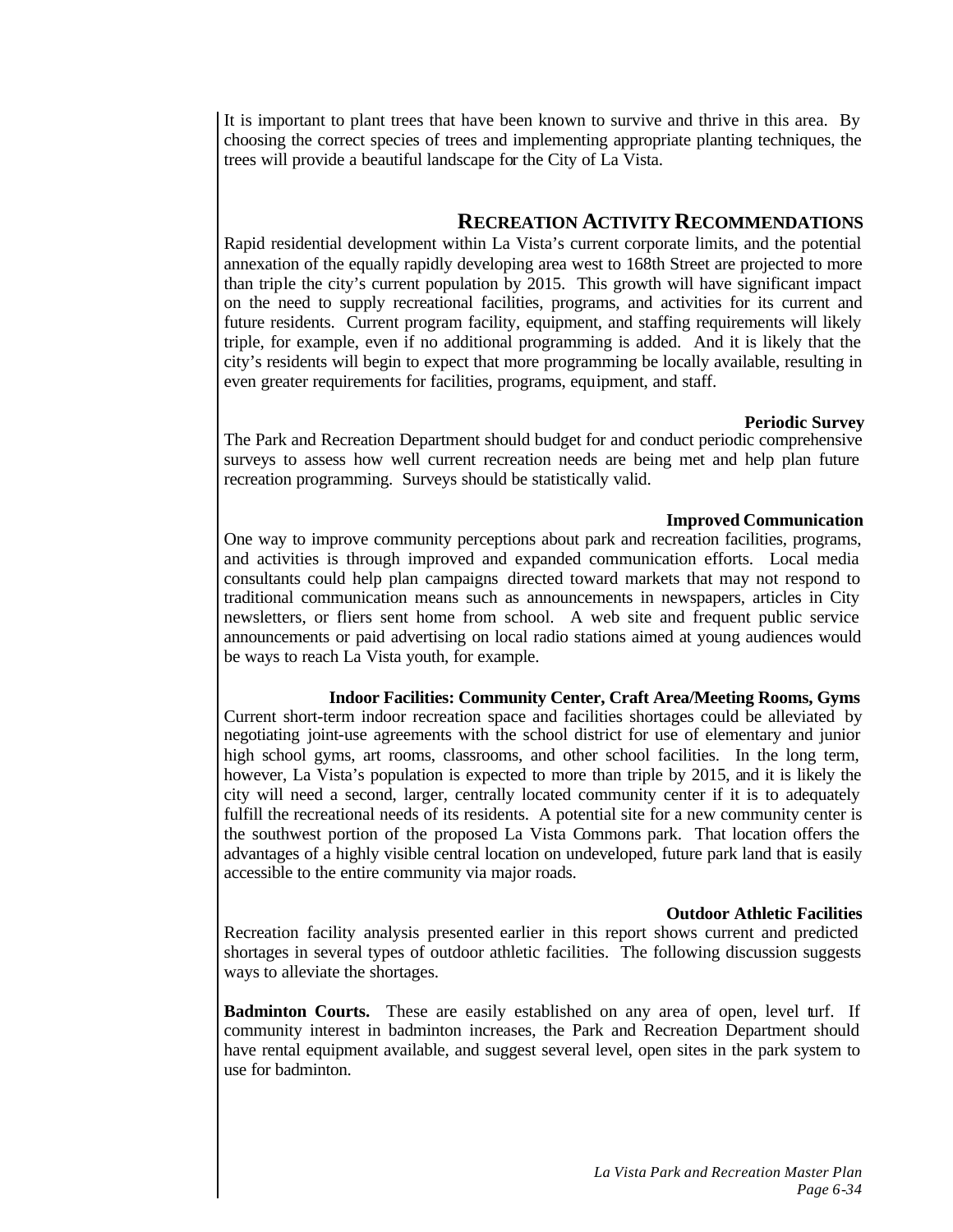**Baseball Diamonds – Formal.** As demand increases, additional baseball diamonds should be constructed at the expanded Sports Complex and Millard Community Park or La Vista Commons.

**Basketball Courts.** Current and projected needs are filled by outdoor basketball courts on local public school grounds. The City should secure public access through joint use agreements with the school district and ensure that basketball courts are included at future school/parks, and in mini- and neighborhood parks when requested by the immediate neighborhood.

**Field Hockey.** Current and projected needs are filled by football fields on local public school grounds. The City should secure public access through joint use agreements with the school district.

**Golf – 9-hole Par 3 Course.** There are numerous public golf courses in the Omaha metro area convenient and available to La Vista residents. If demand warrants, the City could support/encourage development of a private, open-to-the-public course or could utilize a portion of the proposed La Vista Commons park for the purpose.

**Golf – 18-hole Standard Course.** See discussion in "Golf -- 9-hole Par 3" section above.

**Golf – Driving Range.** See discussion in "Golf -- 9-hole Par 3"section above.

**Golf – Putting Greens.** See discussion in "Golf -- 9-hole Par 3"section above.

**Handball/Racquetball Courts.** Indoor courts are preferable. Two indoor courts are currently available at the existing Community Center. Additional indoor courts should be included in a future Community Center, if one becomes a reality.

**Horseshoe Courts.** Community input indicates an interest in having additional horseshoe courts. The Park and Recreation Department should provide horseshoe courts in selected community, neighborhood, and mini-parks evenly distributed throughout the city, as requested by local neighborhoods.

**Ice Hockey Rinks.** Community input indicates a dissatisfaction with the lack of facilities. Outdoor ice hockey rinks and ice skating facilities are difficult to install and sustain for long periods of the winter in La Vista's climate. The demand could be met with indoor facilities constructed and operated by private sector entrepreneurs.

**Shuffleboard.** Community input indicated an interest in shuffleboard. The Park and Recreation Department should provide shuffleboard courts in selected community, neighborhood, and mini-parks evenly distributed throughout the city, as requested by local neighborhoods.

**Swimming Pool/Aquatic Center.** Facilities analysis shows La Vista is very short of outdoor swimming facilities. The Municipal Pool serves the eastern portion of La Vista and, although small and dated, is in excellent condition. The potential acquisition of Meadows Park and Swimming Pool should alleviate some of the shortage and would provide a small public pool for the western portion of La Vista. This report suggests La Vista Commons as a potential site for a large, centrally located family aquatic center. A site and facility study could assist in determining alternate locations.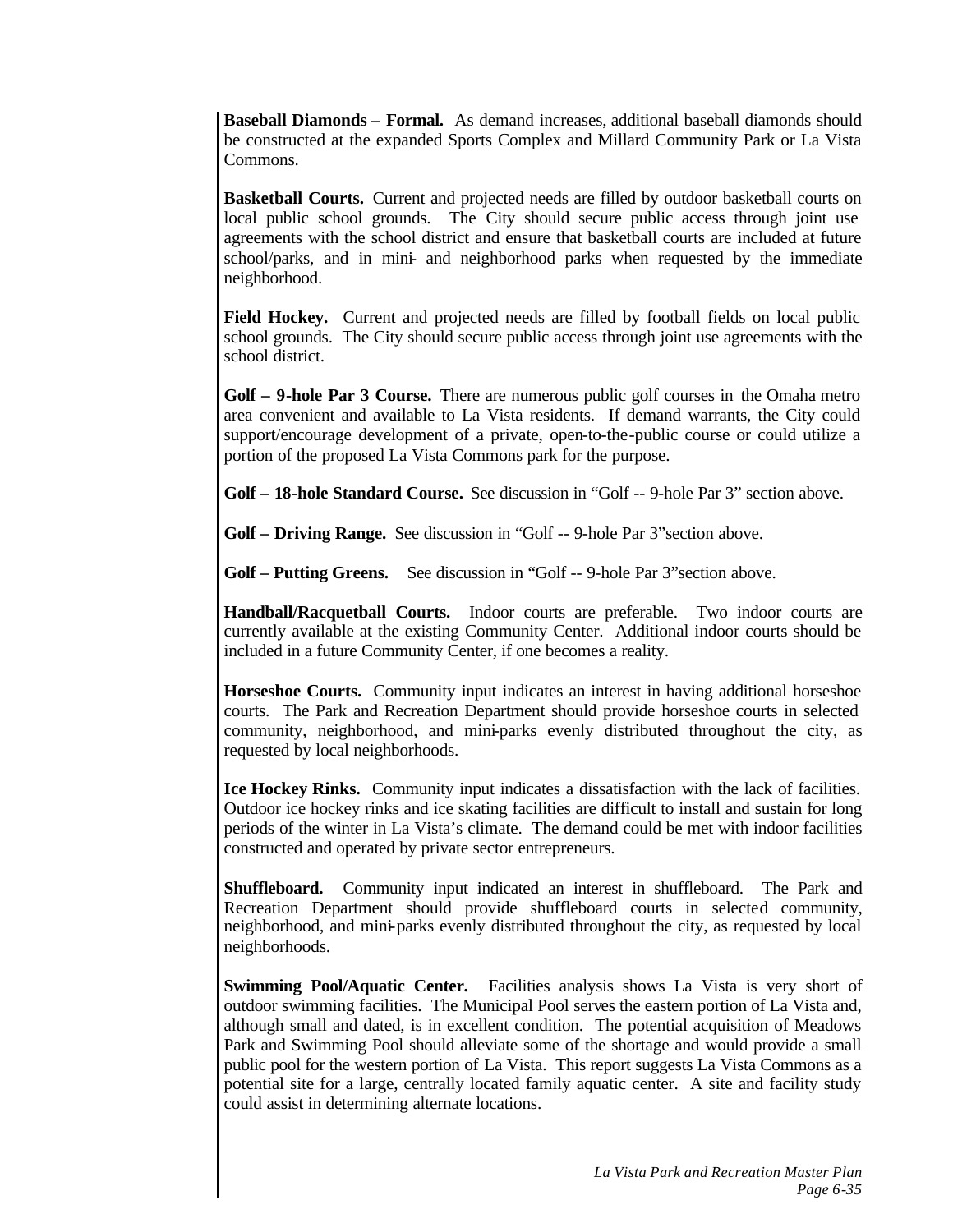**Trails.** La Vista has current and projected shortages of all types of recreational trails. This report proposes extensive trails construction.

**Volleyball Courts.** La Vista has an adequate number of outdoor volleyball courts currently, but will have a projected shortage of eight by 2015. Community input indicates an interest in additional volleyball courts. The Park and Recreation Department should provide volleyball courts in selected community, neighborhood, and mini-parks evenly distributed throughout the city, as requested by local neighborhoods.

**Wading/Splash Pools.** La Vista will have a shortage of seven wading/splash pools by 2015. If community interest warrants, the City should construct wading/splash pools in selected community, neighborhood, and mini-parks evenly distributed throughout the city, as requested by local neighborhoods.

#### **Recreation Programming/Activities**

Community input indicated an interest in additional recreation programming for numerous activities (see Recreation Facilities Analysis and Programs Analysis in Section 3 of this report). The additional needs can be sorted into the following general categories: Cultural Activities, Special Interest Activities, Senior/Older Adult Activities, Youth Activities, Outdoor Winter Activities, Individual Athletic Activities, and Team Athletic Activities.

**Cultural Activities.** Community input showed an interest in having more cultural events and activities in La Vista. Possible local outdoor venues for events such as movies, concerts, or other performances, and for activities such as art fairs, include Central Park, Millard Park, and the proposed La Vista Commons park.

**Special Interest Activities.** The recommended periodic survey could be used to determine the level of interest in the following activities. If interest is sufficient, programs should be developed to meet the need.

| Crafts/hobbies            | Photography club                  |
|---------------------------|-----------------------------------|
| Dance lessons             | Preschool programs                |
| Drawing/sketching classes | Summer day camp                   |
| Gardening club            | Trips – full day, adult and youth |
| Nature/outdoor awareness  | $Trips - overnight$               |
| Painting classes          |                                   |

**Youth Activities.** Formal and informal teen activities were deficiencies noted in the workshops and surveys. The Park and Recreation Department may want to conduct sessions with city youth to determine what types of programs and activities they would support and participate in, and should then seek to meet those needs. This could be undertaken as a cooperative effort by the City and the school district.

**Senior/Older Adult Activities.** Although demographic projections earlier in this report indicate a slight relative decline in the proportion of seniors in the total population, the absolute number of residents 55 years and older may exceed 6,000 by 2015 if the Comprehensive Development Plan projections prove accurate. It will be important to monitor and respond to the recreational needs and interests of these older adults.